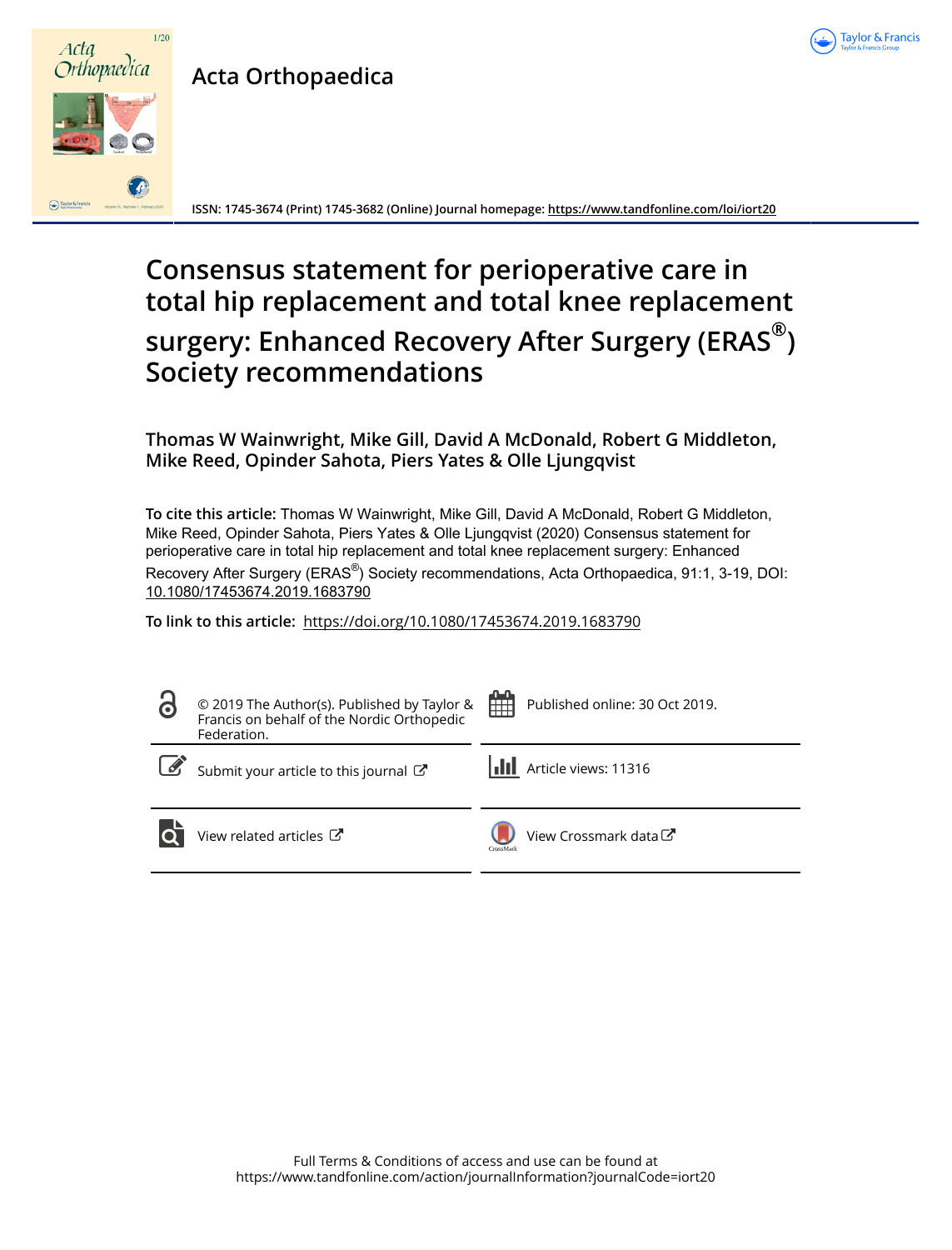# Consensus statement for perioperative care in total hip replacement and total knee replacement surgery: Enhanced Recovery After Surgery (ERAS®) Society recommendations

Thomas W WAINWRIGHT <sup>1,2</sup>, Mike GILL <sup>3</sup>, David A MCDONALD <sup>4,5</sup>, Robert G MIDDLETON <sup>1,2,6</sup>, Mike REED <sup>7,8</sup>, Opinder SAHOTA <sup>9,10</sup>, Piers YATES <sup>11</sup>, and Olle LJUNGQVIST <sup>12</sup>

Submitted 2019-03-04. Accepted 2019-09-16.

Background and purpose — There is a large volume of heterogeneous studies across all Enhanced Recovery After Surgery (ERAS®) components within total hip and total knee replacement surgery. This multidisciplinary consensus review summarizes the literature, and proposes recommendations for the perioperative care of patients undergoing total hip replacement and total knee replacement with an ERAS program.

Methods — Studies were selected with particular attention being paid to meta-analyses, randomized controlled trials, and large prospective cohort studies that evaluated the efficacy of individual items of the perioperative treatment pathway to expedite the achievement of discharge criteria. A consensus recommendation was reached by the group after critical appraisal of the literature.

Results — This consensus statement includes 17 topic areas. Best practice includes optimizing preoperative patient education, anesthetic technique, and transfusion strategy, in combination with an opioid-sparing multimodal analgesic approach and early mobilization. There is insufficient evidence to recommend that one surgical technique (type of approach, use of a minimally invasive technique, prosthesis choice, or use of computer-assisted surgery) over another will independently effect achievement of discharge criteria.

Interpretation — Based on the evidence available for each element of perioperative care pathways, the ERAS® Society presents a comprehensive consensus review, for the perioperative care of patients undergoing total hip replacement and total knee replacement surgery within an ERAS® program. This unified protocol should now be further evaluated in order to refine the protocol and verify the strength of these recommendations.

Over the last 15 years, the systematic implementation of an evidence-based perioperative care protocol ("fast-track" or "enhanced recovery pathway"), such as that developed by the Enhanced Recovery After Surgery (ERAS) Society, has shown that hospital length of stay and complications can be reduced for a number of surgical procedures (Ljungqvist et al. 2017). For total hip (THR) and total knee replacement surgery (TKR), high-volume models have reduced length of stay from 4–10 days to 1–3 days, and outpatient surgery is possible for around 15% of patients in unselected cohorts within a socialized health systems (den Hartog et al. 2013, Kehlet 2013, Khan et al. 2014, Aasvang et al. 2015, Gromov et al. 2017). Given the proven benefit to both the patient and the healthcare system, ERAS protocols have been published for rectal, urological, pancreatic, gastric, breast, and reconstructive surgery, head and neck cancer surgery, bariatric, and liver surgery (Cerantola et al. 2013, Nygren et al. 2012, Lassen et al. 2012, Melloul et al. 2016, Mortensen et al. 2014, Thorell et al. 2016, Dort et al. 2017, Temple-Oberle et al. 2017).

In Denmark, hip and knee replacement surgery has since year 2009 been coordinated nationally across select highvolume centers, adopting and developing a unified perioperative protocol, and a basis for research that has advanced the knowledge base for elective hip and knee replacement (Kehlet 2013). In the United Kingdom (UK), a national enhanced recovery partnership program ran between 2009 and 2011 with the aim to spread the best practice developed for hip and knee replacement based on work from UK high-volume centers (Wainwright and Middleton 2010, Malviya et al. 2011, McDonald et al. 2012). However, despite these efforts and previous narrative reviews on fast-track/enhanced recovery protocols for THR and TKR (Ibrahim et al. 2013a, 2013b;

*© 2019 The Author(s). Published by Informa UK Limited, trading as Taylor & Francis Group, on behalf of the Nordic Orthopedic Federation. This is an Open Access article distributed under the terms of the Creative Commons Attribution License (http://creativecommons.org/licenses/by/4.0/), which permits unrestricted use, distribution, and reproduction in any medium, provided the original work is properly cited. DOI 10.1080/17453674.2019.1683790*

<sup>&</sup>lt;sup>1</sup> Orthopaedic Research Institute, Bournemouth Univesity, Bournemouth, UK; <sup>2</sup> The Royal Bournemouth and Christchurch Hospitals NHS Foundation Trust, Bournemouth, UK; <sup>3</sup> Golden Jubilee National Hospital, Glasgow, Scotland; <sup>4</sup> Scottish Government, Glasgow, Scotland; <sup>5</sup> Nursing, Midwifery and Allied Health Professions Research Unit, Glasgow Caledonian University, Glasgow, Scotland; <sup>6</sup> Poole Hospital NHS Foundation Trust, Poole, UK; 7 Northumbria Healthcare NHS Foundational Trust, Northumbria, UK; <sup>8</sup> Health Sciences, University of York, York, UK; <sup>9</sup> Nottingham University Hospital, Nottingham, UK; <sup>10</sup> Nottingham University, Nottingham, UK; <sup>11</sup> University of Western Australia, Perth, Australia; <sup>12</sup> Örebro University, Örebro, Sweden Correspondence: twainwright@bournemouth.ac.uk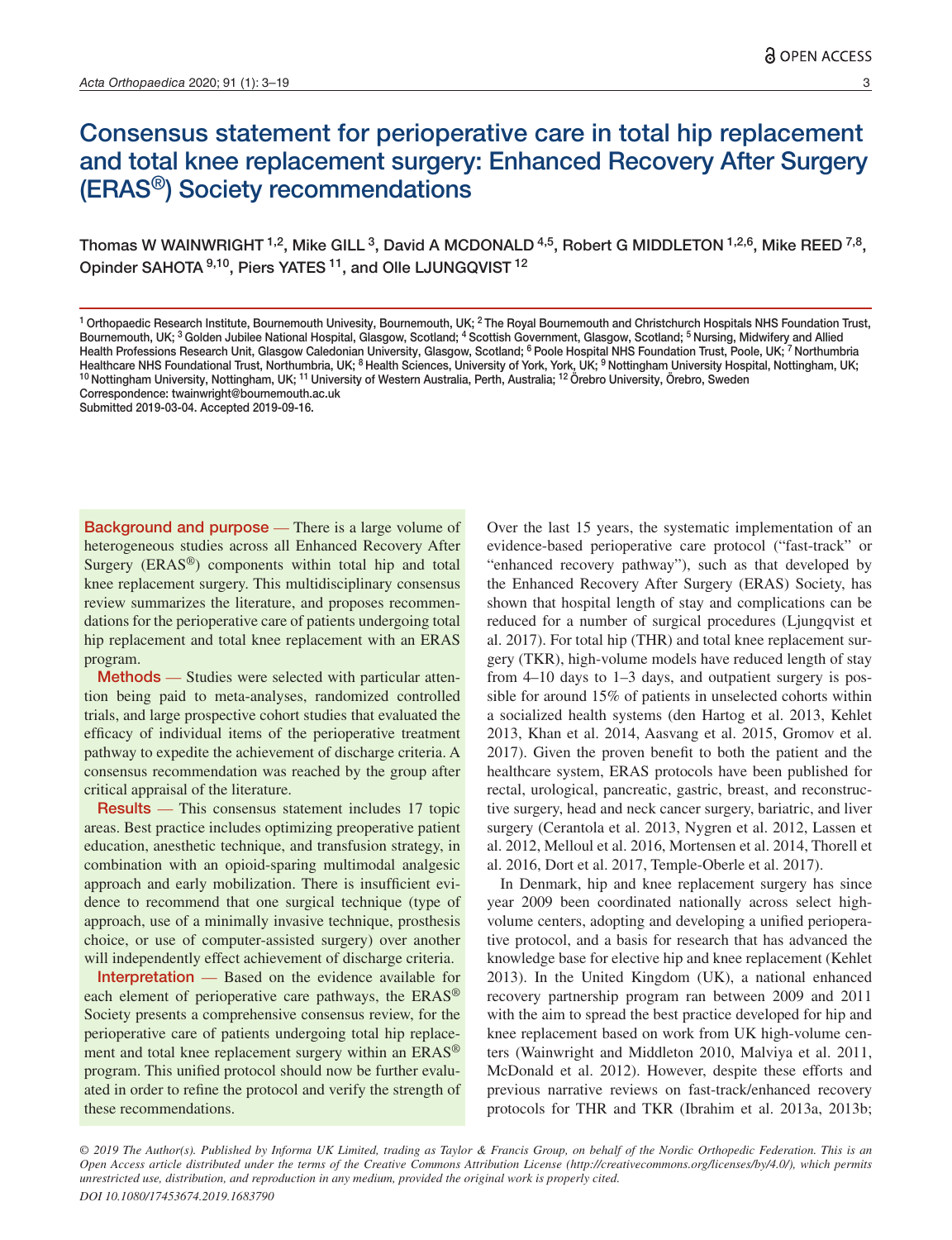Sprowson et al. 2013), a systematic and evidence-based guideline has not been produced. The present work brought together a group of ERAS experts to interpret the evidence using the GRADE system for rating quality of evidence and strength of recommendations (Guyatt et al. 2008).

The scope of these guidelines includes only the perioperative period, with evidence examined on the ability of different interventions to reduce perioperative stress, maintain and support homeostasis and physiological function, and importantly accelerate the achievement of discharge criteria, including minimizing complications. Whilst the site of replacement is an independent factor for recovery, wherever possible we have prioritized procedure level evidence and applied critical analysis to studies that have included both THR and TKR.

This article represents the efforts of the ERAS Society (http://www.erassociety.org) to present an updated and expanded consensus review of perioperative care for hip and knee replacement based on current evidence.

### **Methods**

# *Development of consensus recommendations*

A panel of experts in total hip replacement and total knee replacement was convened. This working group comprised surgeons, a physician, an anesthetist, and physiotherapists. A nursing perspective was also incorporated through the consideration and inclusion of qualitative nursing-specific literature (Specht et al. 2015, 2016). Previous ERAS Society guidelines were reviewed and used as a methodological template (Gustafsson et al. 2013). The panel was asked to advise on appropriate topics to be included in the guidelines, with final decisions being made by the lead authors (TW, OL). Once agreed, topics were allocated to authors, depending on each individual's expertise. The final paper was agreed upon by all authors.

#### *Literature search and study selection*

Search terms were created using MESH terms and key words, and searches were carried out using the Bournemouth University MySearch interface (Bournemouth University), which includes Medline, CINAHL, Science Direct, PsycINFO, and Cochrane Database of Systematic Reviews databases. Whilst ERAS has evolved over the last 10–15 years, for completeness the peer-reviewed and English-language literature was systematically reviewed from January 1966 to October 2018. We appreciate that evidence from ERAS studies is evolving at a fast rate and so future studies may impact on findings; however, the recommendations presented are considered to reflect evidence at the time of writing (January 2019). Preoperative, surgical, anesthetic and analgesia, postoperative, and rehabilitation topics were searched. Reference lists of eligible articles were also reviewed for other relevant studies. Key words included "hip replacement," "hip arthroplasty," "knee replacement," "knee arthroplasty," "hip prosthesis," "knee

Table 1. GRADE system for rating quality of evidence (Guyatt et al. 2008)

| Evidence level   | Definition                                                                                                                        |
|------------------|-----------------------------------------------------------------------------------------------------------------------------------|
| High quality     | Further research unlikely to change confidence in<br>estimate of effect                                                           |
| Moderate quality | Further research likely to have important impact<br>on confidence in estimate of effect and may<br>change the estimate            |
| Low quality      | Further research very likely to have important<br>impact on confidence in estimate of effect and<br>likely to change the estimate |
| Very low quality | Any estimate of effect is very uncertain                                                                                          |

prosthesis," and additional keywords were added depending on the topic.

The authors screened titles and abstracts to identify potentially relevant articles, and reference lists of eligible articles were hand-searched for relevant studies. Systematic reviews, meta-analyses, randomized controlled trials, and non-randomized trials were considered for each topic, unless there were few papers identified, in which case all papers were screened. Qualitative studies were also considered in specific areas, where "hands on" experience of ERAS was described. We consider that although these do not qualify as high-level evidence, they provide valuable evidence on issues such as how patients perceive the ERAS pathway, and the role that nurses play. We carefully reviewed the final literature selected, and any discrepancies were resolved through group consensus. Studies in ERAS or fast-track set-ups showing improvements in the achievement of discharge criteria, or reducing length of stay, or having a positive effect on complications were targeted.

#### *Quality assessment and data analyses*

The overall quality of evidence was assessed using criteria developed by the Centre for Evidence Based Medicine at Oxford, England. Possible levels of evidence included "high" (i.e., systematic reviews, meta-analyses, or robust randomized controlled trials), "moderate" (i.e., smaller randomized controlled trials or prospective cohort data), or "low" (i.e., retrospective data). In line with ERAS guidelines for other surgical procedures (Gustafsson et al. 2013) the Grading of Recommendations, Assessment, Development and Evaluation (GRADE) system was used to evaluate the quality of evidence and recommendations (Tables 1 and 2, Guyatt et al. 2008). Recommendations are made based on whether the evidence level is high, medium, low, or very low quality, and the strength of the recommendation is based on the balance between desirable and undesirable effects. As with other ERAS working groups (Cerantola et al. 2013, Gustafsson et al. 2013), a GRADE evaluation may result in a strong recommendation even when based on low-quality data, if the risk of harm is negligible. Conversely, a weak recommenda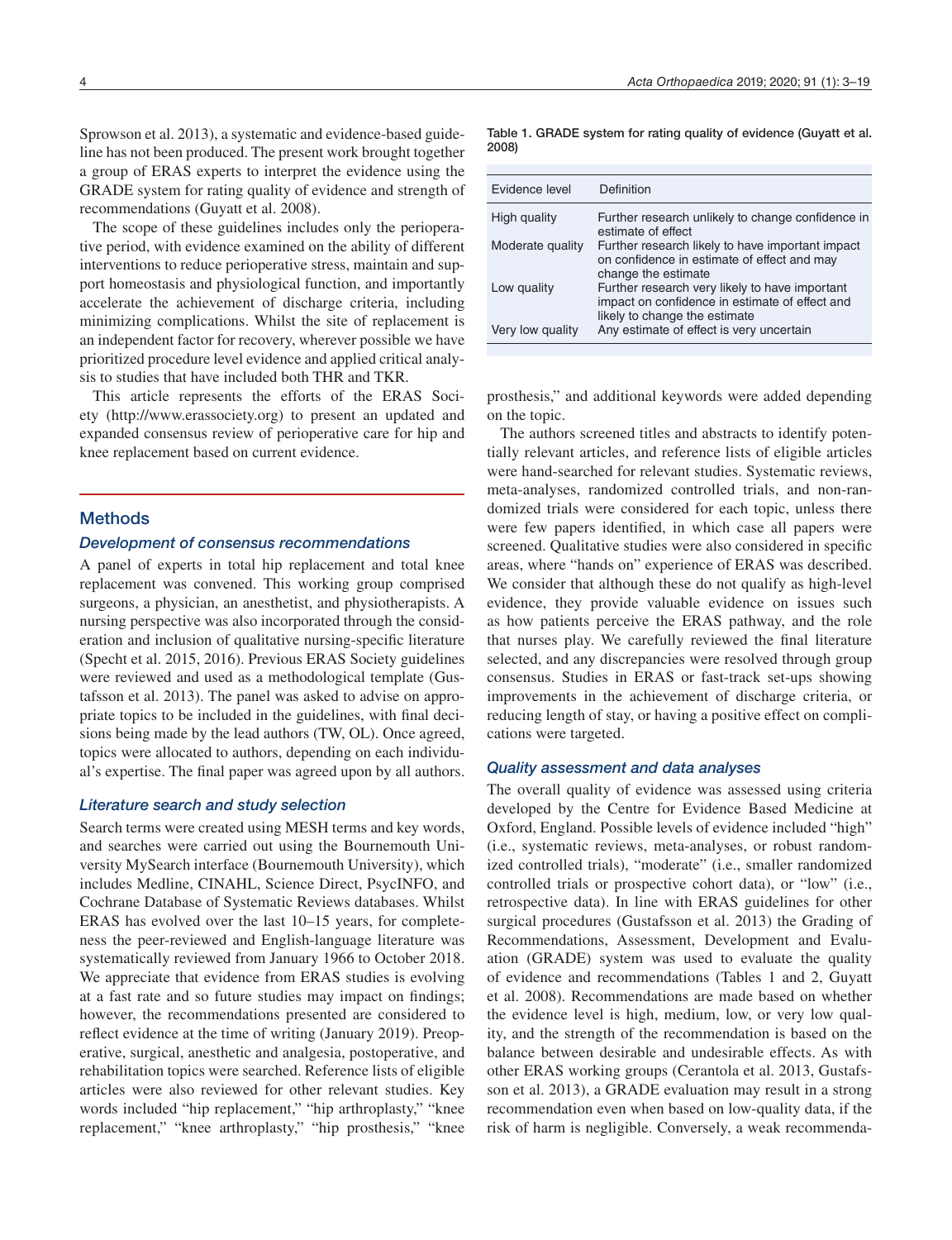Table 2. GRADE system for rating strength of recommendations (Guyatt et al. 2008)

| strength | Recommendation<br>Definition                                                                                                                                       |
|----------|--------------------------------------------------------------------------------------------------------------------------------------------------------------------|
| Strong   | When desirable effects of intervention clearly outweigh the<br>undesirable effects, or clearly do not                                                              |
| Weak     | When trade-offs are less certain-either because of<br>low-quality evidence or because evidence suggests desir<br>able and undesirable effects are closely balanced |

tion may result from high-quality data. Any disagreements in the assessment of quality of evidence and grading of recommendation statements were resolved through consensus discussions. We were judicious when providing strong recommendations in areas where there was weak procedure-specific evidence. This was to ensure that new non-evidenced based traditions within ERAS were not created, when previous work in ERAS for THA and TKA has cautioned against this (Husted et al. 2014).

# Evidence base and recommendations—ERAS items *Preoperative information education and counselling*

Preoperative patient education has not been shown to independently affect postoperative outcomes, such as accelerating the achievement of discharge criteria, but it has been found to reduce preoperative anxiety across a number of systematic reviews (Bergin et al. 2014, Jordan et al. 2014, Louw et al. 2013), including a Cochrane review (McDonald et al. 2014). However, the conclusions of these reviews may be flawed due to the heterogeneity of the pooled studies. There is a strong need for properly designed randomized and controlled studies that are sufficiently powered, performed in ERAS settings, and allow for discrimination between outcome parameters. Further information on what type of information should be given, at what point, by whom, and, for example, whether it should it be graded between younger active, older active, and older sedentary patients is required. Whilst strong specific evidence may be lacking to recommend preoperative education and counselling, qualitative studies detailing the patient perspective highlight the importance of patients getting the right information and support (Specht et al. 2016). Preoperative education is also unlikely to cause harm and is delivered in differing forms within all established hip and knee replacement ERAS centers. This means that it is a strongly recommended component.

*Summary/recommendation—Preoperative patient education is recommended Evidence level—Low Recommendation grade—Strong*

#### *Preadmission patient optimization*

Optimizing preoperative risk factors, such as smoking, alcohol consumption, anemia, nutritional and metabolic status, and low physical activity, that may lead to complications or a prolonged length of stay, could potentially benefit a large proportion of hip and knee replacement patients (Hansen et al. 2012). In the ERAS specific literature, preoperative screening and intervention has helped reduce the number of patients with delayed recovery (Hansen et al. 2012). The effect of specific individual factors on ERAS outcomes is considered below.

# *Smoking cessation*

The risk of an increased length of stay and other early postoperative complications for patients who smoke has been found to be reduced within established ERAS pathways (Jorgensen and Kehlet 2013). However, the association between current and former smoking and a substantially higher risk of postoperative complications and mortality post-surgery has level 1 evidence (Singh 2011). There is level 2 evidence across surgical studies to show that referral to a smoking cessation program 4 weeks preoperatively is associated with fewer complications, especially wound-related problems (Moller et al. 2002, Mills et al. 2011, Mak et al. 2014, Thomsen et al. 2014).

*Summary/recommendation—4 weeks or more smoking cessation is recommended before hip and knee replacement Evidence level—High Recommendation grade—Strong*

# *Alcohol*

A large retrospective study found that hip and knee replacement patients who misused alcohol had a longer length of stay and were more likely to have medical and surgery related complications (Best et al. 2015). However, whilst this risk of a longer length of stay and other early postoperative complications may be less for patients on exemplar hip and knee replacement ERAS pathways (Jorgensen and Kehlet 2013), in line with evidence from other surgical procedures and public health recommendations, alcohol cessation interventions before surgery should be utilized to reduce complications in patients with high alcohol intake (Oppedal et al. 2012).

*Summary/recommendation—Alcohol cessation programs are recommended before hip and knee replacement Evidence level—Low Recommendation grade—Strong*

#### *Anemia*

Preoperative anemia is associated with an increased risk of transfusion, length of stay, infection, morbidity, and readmission rates (Kehlet 2013, Munoz et al. 2014), with the prevalence in elective hip and knee surgery reported as ranging from 15–39% (Spahn 2010).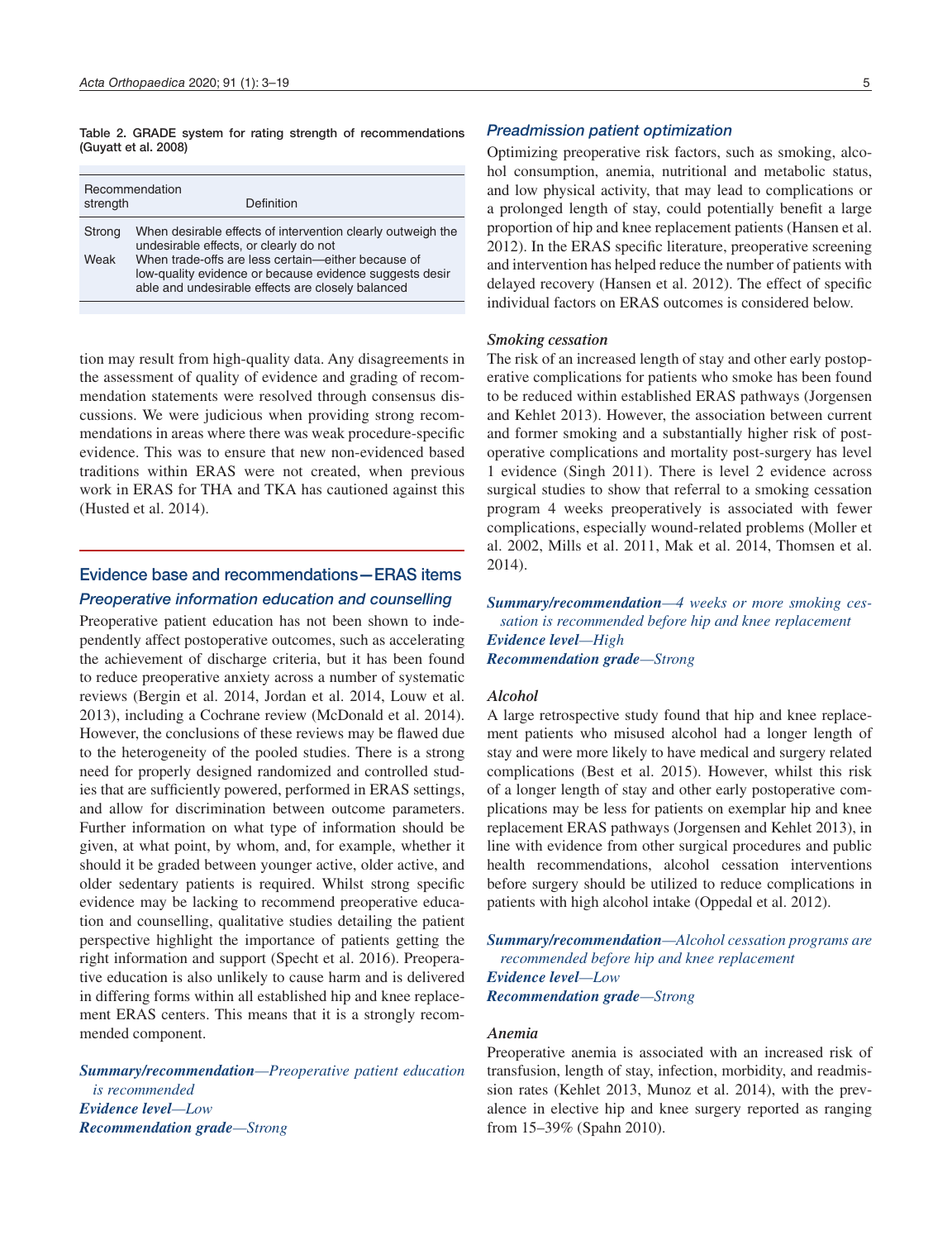RCTs and cohort studies of interventions such as preoperative iron or erythropoietin therapy and postoperative retransfusion of salvaged cells in general report a statistically significant and clinically relevant reduction in allogeneic blood transfusion (Munoz et al. 2014, Theusinger el al. 2014). Algorithm-led preoperative anemia screening in established ERAS centers has also been associated with reduced RBC transfusion, readmission, critical care admission, length of stay, and costs (Pujol-Nicolas et al. 2017). The cause of the anemia must also be investigated and managed.

*Summary/recommendations—Preoperative anemia should be identified, investigated, and corrected prior to hip and knee replacement. Evidence level—High Recommendation grade—Strong*

#### *Preoperative physiotherapy*

Preoperative physiotherapy (including exercise programs) has been proposed as an intervention to expedite discharge (Carli and Zavorsky 2005). However, whilst preoperative physiotherapy may slightly improve early postoperative pain and function, the effects of the intervention in isolation remain too small to be considered clinically important and do not accelerate achievement of discharge criteria or shorten length of hospital stay (Wang et al. 2016). In addition, 1–2 day length of stay for unselected patients and outpatient surgery for hip and knee replacement has been achieved without preoperative physiotherapy (Gromov et al. 2017). Several reviews of RCTs of variable quality indicate little clinical benefit from preoperative physiotherapy (Wang et al. 2016, Moyer et al. 2017, Chen et al. 2018).

There is emerging work examining the addition of nutrition therapy and psychological preparation to exercise regimes, in a concept called prehabilitation. These programs have shown improvements to recovery in general surgical procedures (Carli and Scheede-Bergdahl 2015). However, procedure specific studies in hip and knee replacement are needed before recommendation, and the effect may only be seen in specific patient groups, such as elderly and frail patients, patients with special needs or multiple comorbidities, patients with psychiatric diseases, and patients not currently able to achieve discharge on the day of surgery (Bandholm et al. 2018).

*Summary/recommendation—Current evidence does not support preoperative physiotherapy as an essential intervention Evidence level—Moderate (for not recommending) Recommendation grade—Strong*

#### *Preoperative fasting*

Recent anesthetic guidelines indicate that the intake of clear fluids until 2 hours before surgery does not increase gastric content, reduce gastric fluid pH, or increase complication rates. Therefore, the intake of clear fluids until 2 hours before the

induction of anesthesia as well as a 6-hour fast for solid food is recommended (Smith et al. 2011). To facilitate this, specific guidelines should be provided to each individual patient depending on their time of surgery and place on the operating list.

*Summary and recommendation—Intake of clear fluids until 2 hours before the induction of anesthesia, and a 6-hour fast for solid food is recommended Evidence level—Moderate Recommendation grade—Stron*g

#### *Preoperative carbohydrate treatment*

Carbohydrate loading has been shown to reduce insulin resistance in various surgical procedures including orthopedic surgery (Nygren 2006, Awad et al. 2013). Meta-analysis data suggest shorter length of stay after major abdominal surgery but not in hip and knee replacement (Smith et al. 2014). In hip replacement, some small RCTs show positive effects on preoperative hunger and nausea, and postoperative pain (Harsten et al. 2012) as well as on glucose metabolism (Soop et al. 2004) and insulin resistance (Nygren et al. 1999), while others show no effect (Ljunggren and Hahn 2012). Whilst carbohydrate loading may improve patient well-being perioperatively (Harsten et al. 2012), outpatient surgery (Gromov et al. 2017) and routine 1–2-day length of stay on unselected patients (Aasvang et al. 2015) is achievable without carbohydrate loading. Therefore, the current evidence does not support the routine use of carbohydrate loading; however, future research may elicit benefits for more elderly and frail patients, and patients with multiple comorbidities.

*Summary/recommendation—In hip and knee replacement carbohydrate loading may improve patient well-being and metabolism, but it has not been shown to accelerate the achievement of discharge criteria or reduce complications, and so it is not currently recommended as an essential routine intervention* 

*Evidence level—Moderate (for not recommending) Recommendation grade—Strong*

#### *Pre-anesthetic medication*

Sedative or anxiolytic drugs may be used to promote patient comfort and/or facilitate the successful completion of technical procedures such as spinal anesthesia. However, their use is not universal and side effects may include postoperative sedation. There are minimal data available (for or against) to support the preoperative use of sedative or anxiolytic medication to reduce anxiety and accelerate the achievement of discharge criteria (Moiniche et al. 2002). If indicated, short-acting sedative drugs may be used by the clinician to facilitate successful completion of technical procedures, but routine administration of sedatives to reduce anxiety preoperatively should be avoided.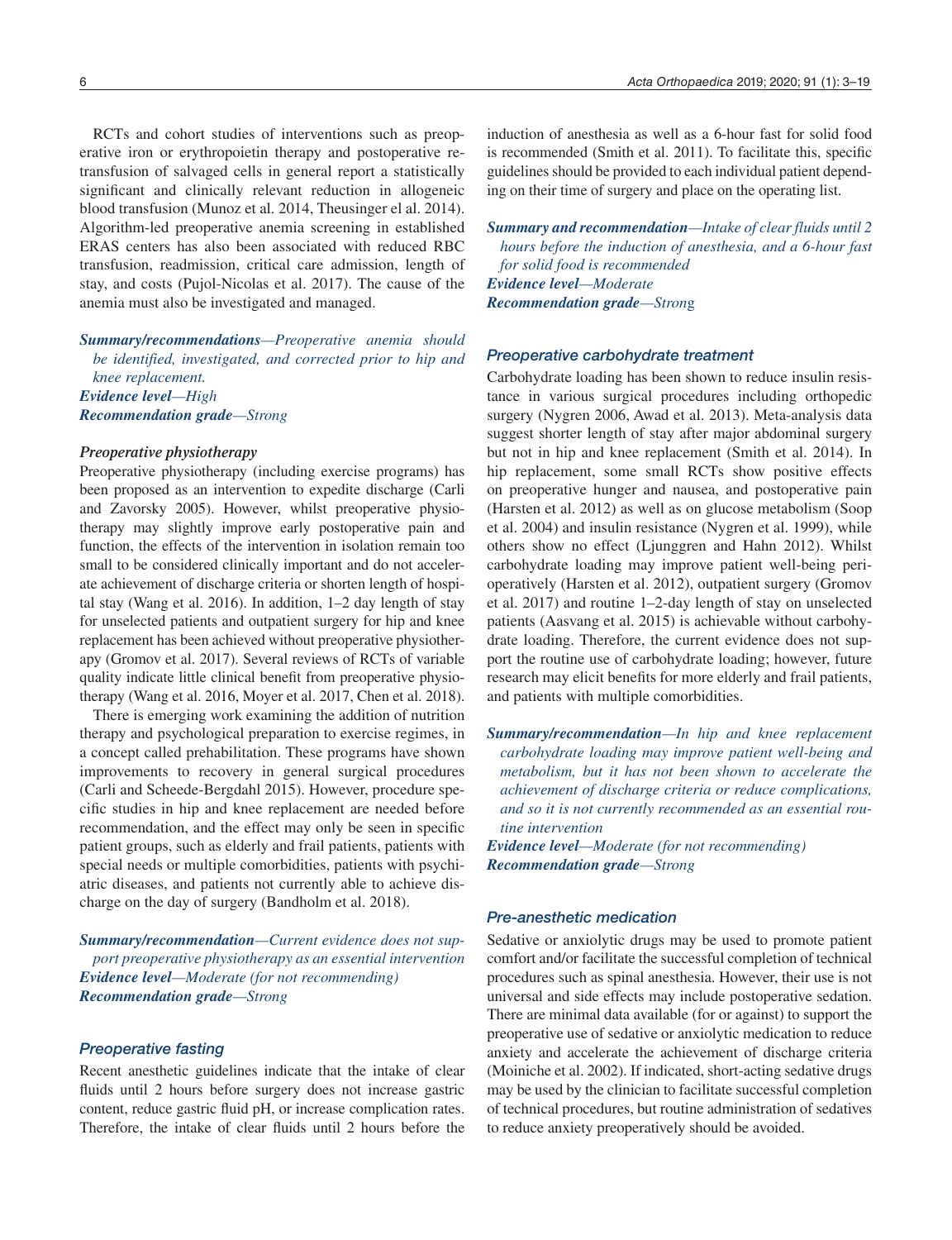*Summary and recommendation—The routine administration of sedatives to reduce anxiety preoperatively is not recommended Evidence level—Low Recommendation grade—Stron*g

# *Standardized anesthetic protocol*

A core component of hip and knee replacement ERAS pathways is a standardized anesthetic protocol. However, the components of these protocols differ, and a lack of methodological quality, reporting detail, and homogeneity of outcome measures makes direct comparison of techniques in ERAS settings difficult (Kehlet and Aasvang 2015).

#### *The use of general versus central neuraxial anesthesia*

In general, large multi-center cohorts of exemplar ERAS hip and knee replacement pathways favor neuraxial techniques over general anesthesia, and this change in practice has been at the core of established ERAS pathways (McDonald et al. 2012, Khan et al. 2014). Large epidemiological studies (albeit in non-ERAS set ups) show that central neuraxial anesthesia is independently associated with better outcomes compared with general anesthesia (Memtsoudis et al. 2013). Conversely, emerging research from 2 single-center RCTs in established ERAS centers has questioned whether the reduced cardiopulmonary and thromboembolic complications associated with neuraxial techniques (Harsten et al. 2013, 2015b are as relevant in an ERAS set up. A modern general anesthetic was compared with a traditional high dose of neuraxial anesthesia (bupivacaine 0.5% 3 mL), and no clinically relevant differences in functional recovery, length of stay, urinary complications, and mobilization were found. However, further studies are needed to compare modern general anesthetic and neuraxial anesthesia practices. General anesthesia may also reduce urinary bladder dysfunction, and rare but potentially severe neurological complications (Kehlet and Aasvang 2015). Future multi-center RCTs are required to further compare the safety issues and potential differences in postoperative morbidity between the 2 anesthetic techniques with specific emphasis on detailing the components of each technique, e.g., type of spinal.

*Summary and recommendations—Modern general anesthesia and neuraxial techniques may both be used as part of multimodal anesthetic regimes Evidence level—Moderate (modern general anesthesia),* 

*moderate (neuraxial techniques) Recommendation grade—Strong*

#### *Spinal (intrathecal) opioids*

There has been considerable interest in the use of opioids as an addition to local anesthetic in spinal anesthesia for hip and knee replacement. Whilst spinal opioids have been shown to lower pain scores and analgesic use (Cole et al. 2000), they increase the risk of urinary retention, pruritus, and respiratory depression (Gehling and Tryba 2009, Fernandez et al. 2014). Side effects may be avoided when lower doses are used, however, any superior effect on pain is then lost compared to alternative techniques such as local infiltrative analgesia (LIA) in knee replacement (Andersen and Kehlet 2014). Therefore, despite the analgesic benefits, the potential for unwanted side effects such as respiratory depression, postoperative nausea and vomiting, and pruritus does not support the routine use of spinal opioids.

*Summary and recommendations—Spinal opioids are not recommended for routine use Evidence level—Moderate Recommendation grade—Strong*

#### *Epidurals*

Lumbar epidurals have been accepted as providing favorable analgesia postoperatively for lower limb surgery. However, there are potential side effects that delay recovery and these include hypotension, urinary retention, pruritus, and motor blockade. Also, serious complications such as permanent nerve damage are rare, but remain a concern (Choi et al. 2003, Rawal 2012). Alternative means of postoperative analgesia are now more effective and commonly used after uncomplicated knee or hip replacement.

- *Summary and recommendations—Epidural analgesia is not recommended for routine use in hip and knee replacement because of the potential for adverse effects which delay recovery*
- *Evidence level—High (analgesic efficacy), moderate (negative safety and side-effect profile)*
- *Recommendation grade—Strong*

# *Use of local anesthetics for nerve blocks and infiltration analgesia*

Local infiltration analgesia (LIA) has an advantage over nerve blocks, because it produces no motor blockade. This can allow for earlier safe ambulation with a reduction in the side effects associated with both nerve blocks and epidural analgesia, where hypotension and urinary retention can cause additional problems.

Concerns with LIA have been raised regarding potential risks of local anesthetic toxicity, wound healing, and infection (McCartney and McLeod 2011). However, several reports have demonstrated that toxic levels do not appear to be reached using techniques described (Affas et al. 2011, Brydone et al. 2015). Several case series with long-term follow-up also demonstrate no increased risk of joint infection when using LIA compared with previous published data (Malviya et al. 2011, McDonald et al. 2012, 2016).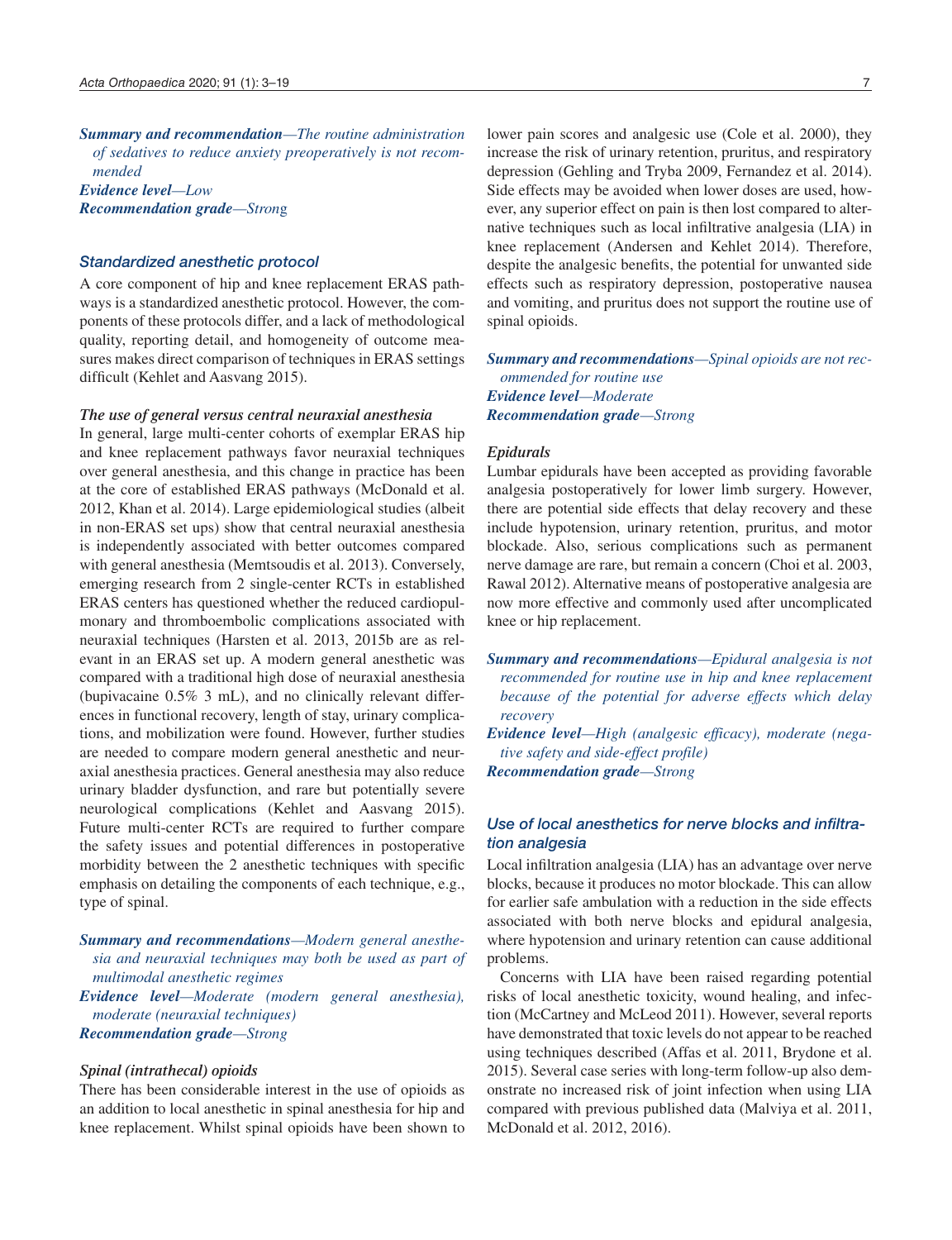A review of the literature on LIA in total hip and knee replacement concludes that there is little evidence to support using this technique in hip replacement either intraoperatively or with a postoperative wound infusion catheter technique, as long as multimodal, oral non-opioid analgesia is given (Andersen and Kehlet 2014). For knee replacement, metaanalysis data support the intraoperative use of LIA (Yun et al. 2015), but not wound catheter administration postoperatively (Andersen and Kehlet 2014). There are no firm data suggesting one method of infiltration or a specific combination of drugs and dosage over another in LIA.

There are several nerve block techniques that may be used. Femoral nerve blockade has been compared and reviewed against epidurals and PCAs with advantages such as reducing the risk of hypotension and the use of opioids (Fowler et al. 2008, Paul et al. 2010, Chan et al. 2014). However, the main problem is its negative effect on mobilization (Kandasami et al. 2009, Ilfeld et al. 2010, Sharma et al. 2010). Whilst femoral nerve block is an effective analgesic technique following knee replacement, concerns remain regarding the impact on muscle function and early mobilization, with an increased risk of falls (Sharma et al. 2010).

The Hunter Canal block is an alternative to the femoral nerve block and is proposed to offer better preserved quadriceps muscle strength and mobilization ability in the 48 hours post-surgery (Jaeger et al. 2013, Perlas et al. 2013). However, conclusive data showing superiority has not been proven in established ERAS pathways.

The addition of a sciatic nerve block to the postoperative analgesic regimen following hip and knee replacement has not been found to provide substantial benefit (Paul et al. 2010) over any of the other alternative local techniques or the use of no local technique when assessed as part of a multimodal opioid-sparing analgesic regime.

*Summary and recommendations—LIA is recommended for knee replacement but not for hip replacement within a multi-modal opioid sparing regime. Nerve block techniques provide equal analgesia; however, when compared with LIA prolonged motor blockade may limit early and safe mobilization. Nerve blocks are therefore not recommended as an essential ERAS component*

*Evidence level for LIA in knee replacement—High Recommendation grade—Strong*

#### *Postoperative nausea and vomiting*

Postoperative nausea and vomiting (PONV) is distressing for patients and can lead to notable patient morbidity and an associated prolonged length of hospital stay. In general, female gender, a past history of motion sickness or PONV, and being a non-smoker are all risk factors for PONV (Apfel et al. 1999). Several classes of first-line medications are available: dopamine (D2) antagonists (e.g., droperidol), serotonin (5HT3)

antagonists (e.g., ondansetron), and corticosteroids (e.g., dexamethasone). Studies have shown that combinations of the drugs enhance their efficacy (Eberhart et al. 2002, Apfel et al. 2004). Therefore, in patients with 1 to 2 risk factors a combination of 2 drugs is often recommended, and, in patients with higher risk, three drugs in combination. If rescue treatment is required despite prophylaxis, drugs from classes not yet used should be employed (Gan et al. 2014).

*Summary and recommendation—Evidence supports the use of screening for and multimodal PONV prophylaxis and treatment for patients undergoing hip and knee replacement Evidence level—Moderate Recommendation grade—Strong*

### *Prevention of perioperative blood loss—tranexamic acid*

Hip and knee replacement has been associated with pronounced blood loss (Liu et al. 2011), which, traditionally, has been healed by blood transfusion. However, its use carries risks including transfusion reaction, disease transmission, coagulopathy, renal failure, deep infection, and death (Juelsgaard et al. 2001). Studies are also required to evaluate the optimal transfusion triggers, especially in high-risk patients, where a lack of data has prevented inclusion in recent transfusion guidelines (Munoz et al. 2017, 2018). Historically, it has been shown to add to the cost of an operation and increase hospital stay (Newman et al. 1997). Decreasing blood loss and thus need for transfusion at the intraoperative stage may be achieved using combined local and systemic tranexamic acid, as this stops the breakdown of fibrin clot by inhibiting activation of plasminogen, plasmin, and tissue plasminogen activator. Studies have found it to be both efficient and safe (Rajesparan et al. 2009, Husted et al. 2010, 2014, Henry et al. 2011) despite previous concerns of an increased risk of venous thromboembolic events; and recent RCTs and metaanalyses support combined systemic and/or intra-articular administration (Nielsen et al. 2016, Shang et al. 2016, Zhang et al. 2017).

*Summary and recommendation—Tranexamic acid is recommended to reduce perioperative blood loss and the requirement for postoperative allogenic blood transfusion Evidence level—High Recommendation grade—Strong*

#### *Multimodal analgesia*

Combining oral analgesics of different classes and with different modes of action has been shown to yield additive pain relief (Ong et al. 2010). This is an effective way of limiting the use of opioids perioperatively and thereby avoiding their wellknown side effects. In addition, prolonged opioid use in and after surgery is a leading risk factor for longer term addiction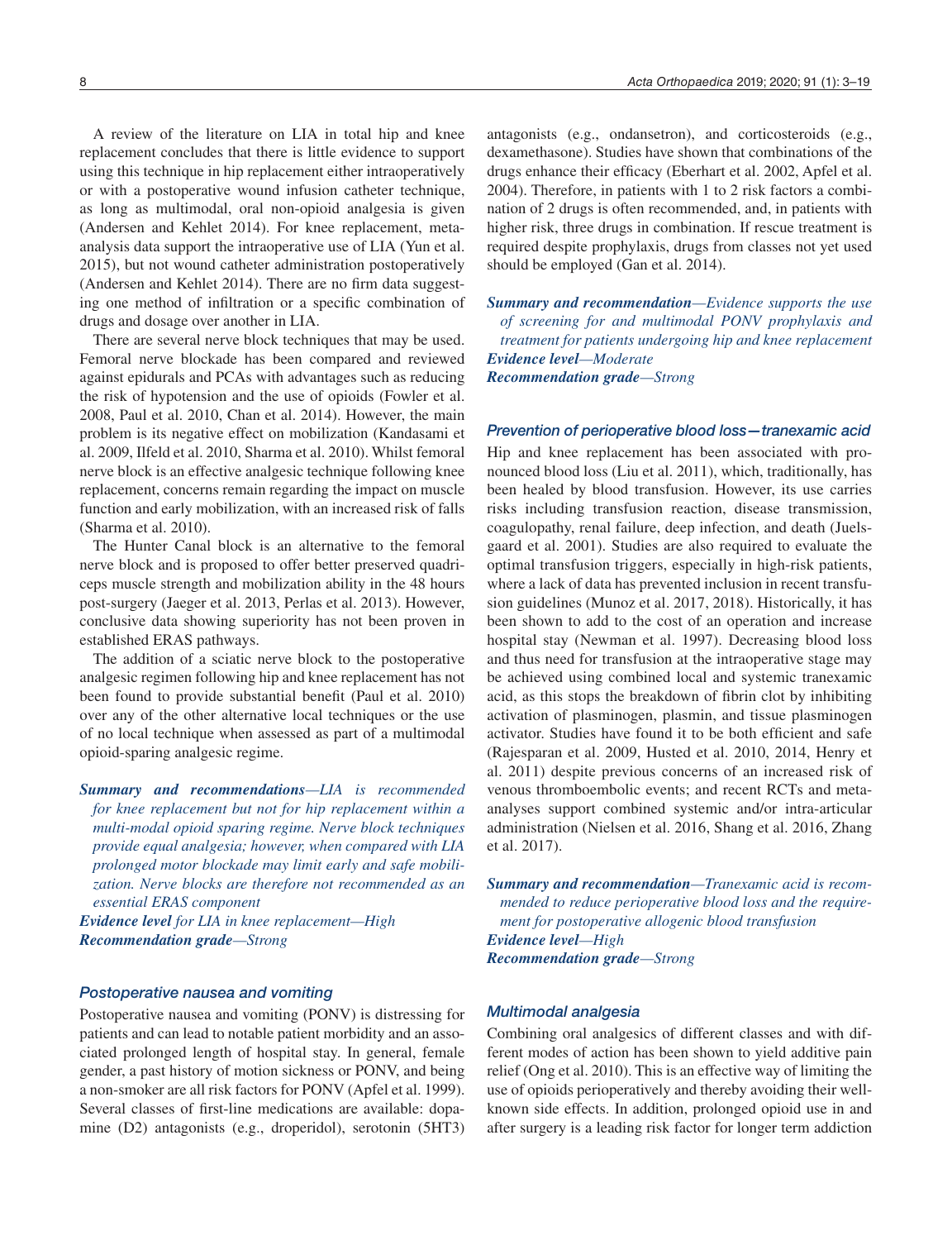and so should be avoided (Clarke et al. 2014). The use of multimodal non-opioid oral analgesia is one of the cornerstones of exemplar ERAS hip and knee replacement pathways (McDonald et al. 2012, Khan et al. 2014). Paracetamol and non-steroidal anti-inflammatory drugs (NSAIDs) are the mainstay.

Optimal pain management is a prerequisite of ERAS and alternative analgesic drugs (such as glucocorticoids and ketamine) have been described for hip and knee replacement. Simple systemic techniques such as the addition of a highdose preoperative glucocorticoid to multimodal regimes have been shown to be safe and effective in knee and hip replacement (Mathiesen et al. 2008, Lunn et al. 2011). However, there is a need for further data on dosage use in hip replacement patients and in at-risk groups such as high-pain responders.

#### *Paracetamol*

Paracetamol is regularly prescribed perioperatively and within ERAS pathways. It reduces pain and morphine consumption over a 24-hour period in patients undergoing both hip and knee replacement (Sinatra et al. 2005). Although not specific to hip and knee replacement, paracetamol has been shown to reduce PONV if given prophylactically before surgery or arrival in the postoperative care unit and this correlated with a reduction in pain scores but not postoperative opioid use (Apfel et al. 2013). Paracetamol can reduce acute postoperative pain, has a favorable side-effect profile, and is a core component of multimodal analgesia in all exemplar hip and knee ERAS pathways.

*Summary and recommendations—The routine use of paracetamol is recommended Evidence level—Moderate Recommendation grade—Strong*

#### *Non-steroidal anti-inflammatory drugs (NSAIDs)*

Studies have shown that NSAIDs decrease pain and reduce supplemental analgesic (opioid) use following hip and knee replacement (Buvanendran et al. 2003, Huang et al. 2008). Level 1 evidence of postoperative analgesia following knee replacement determined that NSAIDs should be recommended for their analgesic and opioid-sparing effects (Fischer et al. 2008). NSAIDs are a central tenant of multimodal analgesia in exemplar hip and knee replacement ERAS pathways, and there is evidence from a randomized controlled trial that indicates no increase in perioperative blood loss, and accompanying reduction in pain (Meunier et al. 2007. However, individual patient risk should be assessed including the potential for bleeding complications, gastroduodenal ulcer history, cardiovascular morbidity, aspirin-sensitive asthma, and renal and hepatic function. Due to their side-effect profile, judicious use and appropriate patient selection is required. It should also be noted that the avoidance of NSAIDs postoperatively due to the risk of prosthetic loosening is an unsubstantiated fear that prevents patients from receiving evidence-based multimodal

analgesia including NSAIDs (Husted et al. 2014). Additionally, it is important to avoid inappropriate use of NSAIDs in patients with pre-existing kidney disease (Bjerregaard et al. 2016b).

*Summary and recommendations—The routine use of NSAIDS is recommended for patients without contraindications Evidence level—High Recommendation grade—Strong*

#### *Gabapentinoids*

Several meta-analyses have suggested that gabapentinoids may reduce postoperative opioid consumption, pruritus, and nausea following total hip and knee replacement surgery, and improve sleep, and indeed gabapentinoids have been included in exemplar peer-reviewed ERAS cohorts (Malviya et al. 2011). However, there is a lack of evidence as to whether such drugs reduce pain (Lunn et al. 2015, Han et al. 2016a, 2016b, Hamilton et al. 2016, Zhai et al. 2016, Mao et al. 2016, Petersen et al. 2018b), and so gabapentinoids are not recommended.

*Summary and recommendation—Gabapentinoids are not currently recommended as an adjunct in a multimodal analgesia regime although further studies are indicated Evidence level—Moderate (for not recommending) Recommendation grade—Stron*g

#### *The use of supplemental opioid analgesia*

ERAS programs emphasize the desire to minimize the use of opioids postoperatively and utilize alternative forms of analgesia. Nevertheless, their use when required is routinely reported in exemplar ERAS centers (Husted 2012). The efficacy of opioids in reducing pain scores after surgery is well established. However, concerns remain regarding side effects including drowsiness, respiratory depression, nausea and vomiting, pruritus, urinary retention, and potential risk of long-term addiction.

Currently, opioid analgesics are used if needed within the immediate postoperative period. They can be used to enable a smooth transition from peripheral techniques (e.g., LIA or PNBs) to non-opioid analgesia. The choice of opioid and method of delivery has been debated. Several studies investigated the use of controlled-release (CR) oxycodone following hip and knee replacement. Equivalency of analgesic effect has been demonstrated (Rothwell et al. 2011), and CR oxycodone has been associated with shorter hospital length of stay and better tolerance compared with PCA regimes (de Beer et al. 2005). Furthermore, by removing the required IV access and connection to a PCA pump, patients are more readily able to function independently (e.g., dress/shower/ambulate) and achieve the desired discharge criteria, which reduces the need for supervision to assist with movement of equipment that can adequately be replaced with oral medication. Therefore,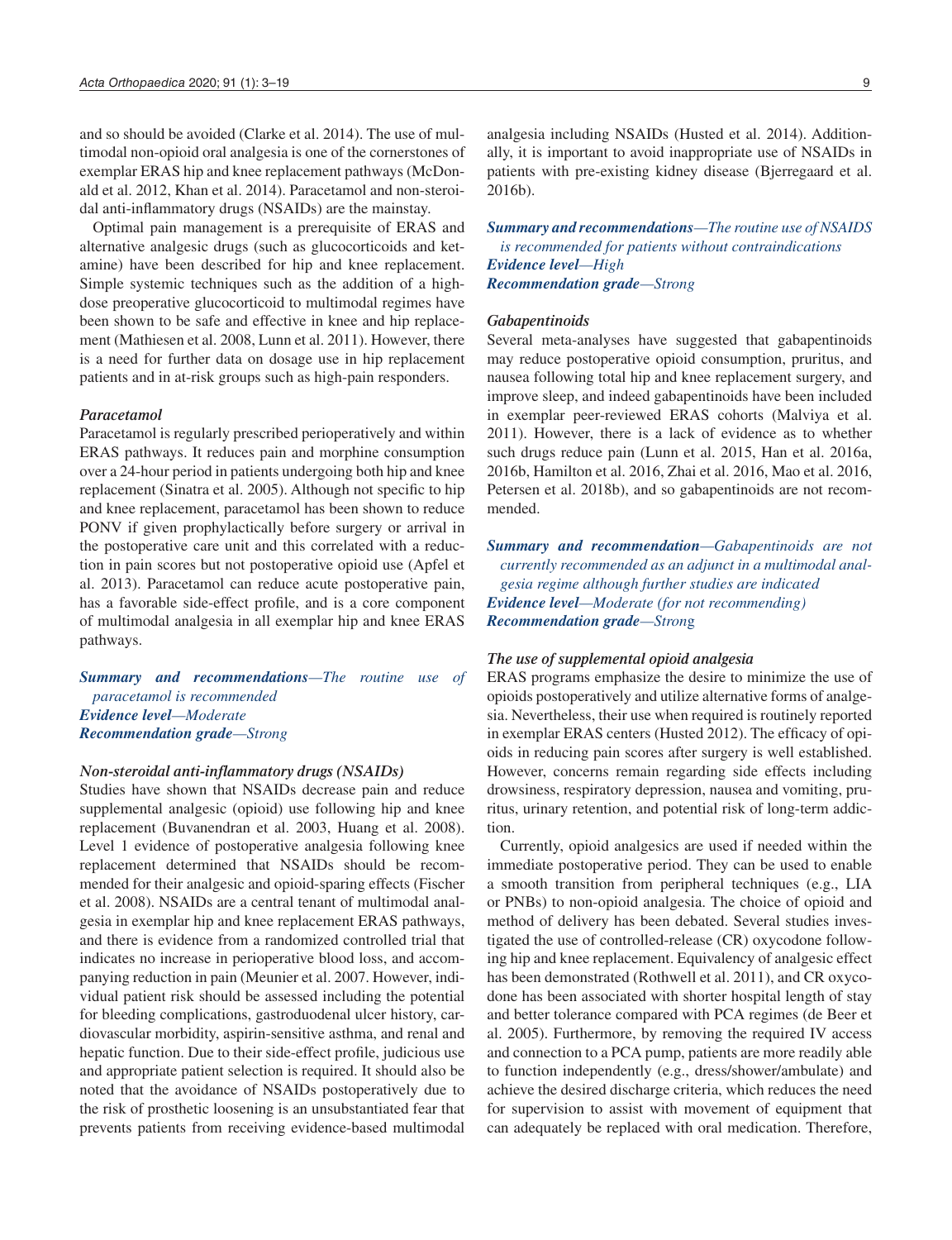it is strongly recommended that the use of such pumps is limited in the routine arthroplasty surgical population.

*Summary and recommendation—ERAS programs seek to minimize the use of opioids. However, opioids such as oxycodone may be used when required as part of a multimodal approach Evidence level—High Recommendation grade—Strong*

#### *Maintaining normothermia*

The National Institute for Clinical Excellence (NICE) recommends the pre-warming of patients and to maintain the active warming of all adults undergoing surgery throughout the intraoperative phase (NICE 2016). Multiple series suggest that normothermia should be targeted as part of the anesthetic care of hip and knee replacement patients. There are many methods described to conserve body temperature, including pre-warming and humidification of anesthetic gases, warming IV and irrigation fluids, and forced air-warming blankets and devices. However, the use of forced air-warming is not recommended as there is evidence that this is associated with an increased risk of infection (McGovern et al. 2011, Koc et al. 2017). In addition, the ambient temperature should be at least 21°C while the patient is exposed prior to active warming starting (NICE 2016).

*Summary and recommendations—Normal body temperature should be maintained peri- and postoperatively through pre-warming and the active warming of patients intraoperatively Evidence level—High Recommendation grade—Strong*

#### *Antimicrobial prophylaxis*

Infection after hip and knee replacement is a serious complication that can be difficult to treat (Zimmerli et al. 2004). There is currently no universal internationally defined guideline for antibiotic/antiseptic prophylaxis for hip and knee replacement, with differing national and local policies in existence (Voigt et al. 2015). However, a recent consensus paper does present recommendations for type, timing, dosing, and repetition of antimicrobials (Aboltins et al. 2019). In a meta-analysis of total joint arthroplasty, antibiotic prophylaxis reduced the absolute risk of wound infection by 8% and the relative risk by 81% compared with no prophylaxis ( $p < 0.001$ ). No other comparison showed a statistically significant difference in clinical effect (AlBuhairan et al. 2008).

Antibiotic-loaded bone cement may reduce infection rates after joint replacement. The evidence is more robust in hip compared with knee replacement (Engesaeteret al. 2006, Dale et al. 2009, Bohm et al. 2014). A recent systematic review and meta-analysis concluded that there is a paucity of well-conducted trials, and evidence of the protective effect is insufficient to recommend routine use in knee replacement (Hinarejos et al. 2015). Additional research into the role of antibiotic-loaded bone cement may also address concerns regarding patient safety, risk of antibiotic-resistant microorganisms, and increased cost.

*Summary and recommendations—Patients should receive systemic antimicrobial prophylaxis in accordance with local policy and availability Evidence level—Moderate Recommendation grade—Strong*

#### *Antithrombotic prophylaxis treatment*

Hip and knee replacement may be associated with deep venous thrombosis (DVT) and pulmonary embolism (PE), which can lead to post-thrombotic syndrome (PTS) or death (Husted et al. 2010). Evidence-based guidelines from the American College of Chest Physicians (ACCP) for DVT prophylaxis (Falck-Ytter et al. 2012) suggest a minimum of 10 to 14 days' antithrombotic prophylactic use for patients undergoing hip and knee replacement. Comparatively, national guidelines, such as those made by NICE in the UK, advocate early mobilization, and the use of chemoprophylaxis for 28 days for hip replacement and 14 days for knee replacement postoperatively (NICE 2018). However, many of the data behind these recommendations are from older studies with traditional care pathways with less focus on early mobilization. More recent guidelines from the European Society of Anaesthesiology (Venclauskas et al. 2018) focus on day surgery and ERAS pathways, and take and provide recommendations for thromboprophylaxis in ambulatory or fast-track surgery derived from personal and procedure risk factors.

This tailored approach is consistent with the protocols presented in the large Danish observational studies of hip and knee replacement patients on ERAS pathways, where the incidence of thromboembolic events has been found to be substantially lower compared with historical figures. This has led to the abandonment of routine prophylaxis in favor of selective treatment in Denmark (Husted et al. 2010, Jorgensen et al. 2013, Jorgensen and Kehlet 2016). A subsequent recent large observational study on 17,582 patients has confirmed the safety of in-hospital only prophylaxis for those patients staying less than 5 days in hospital, and highlighted that further studies are needed to define optimal prophylaxis for highrisk patients and those who stay in hospital longer than 5 days (Petersen et al. 2018a).

*Summary and recommendations—Patients should be mobilized as soon as possible post-surgery and receive antithrombotic prophylaxis treatment in accordance with local policy* 

*Evidence level—Moderate Recommendation grade—Stron*g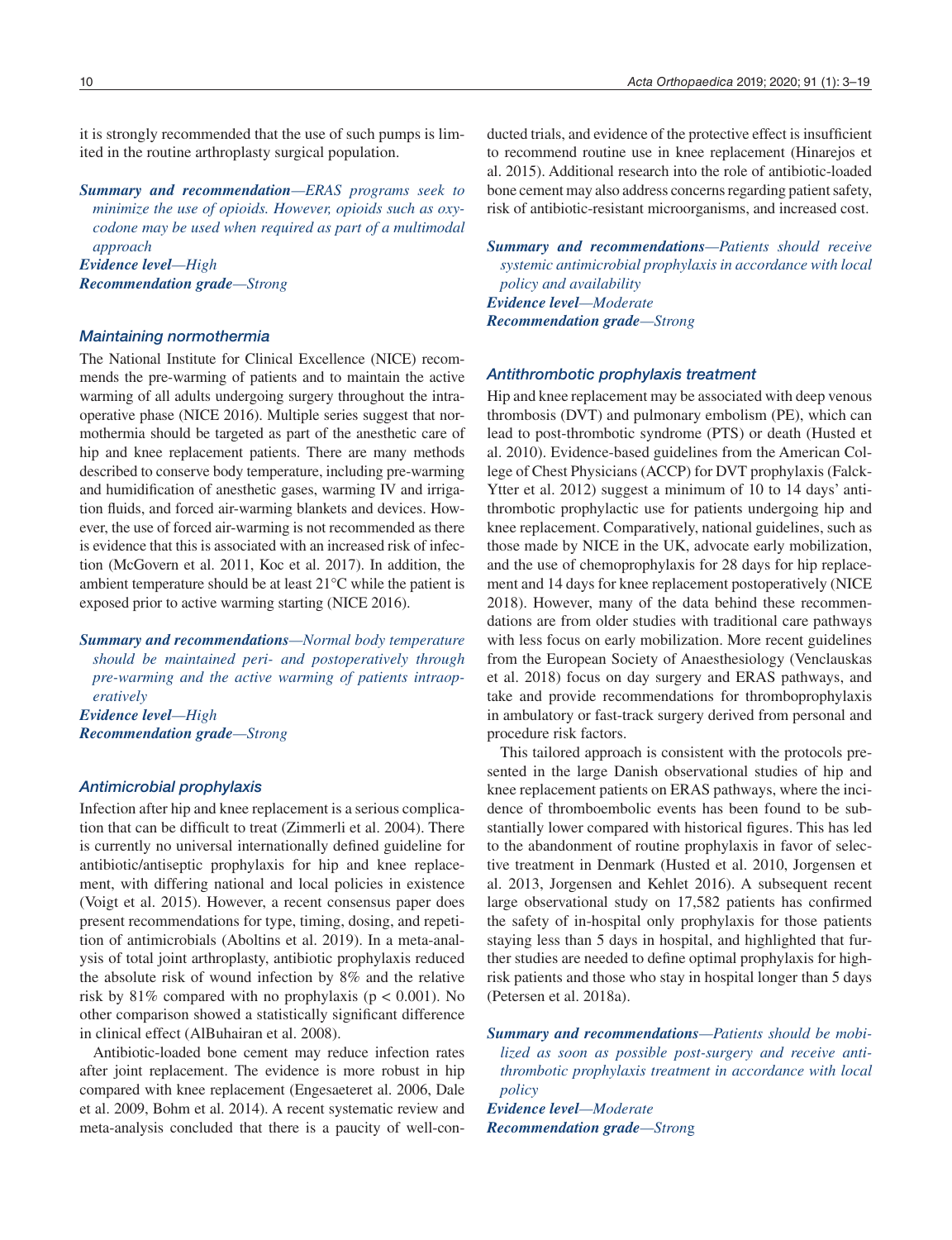#### *Perioperative surgical factors*

#### *Surgical technique*

There is a multitude of literature reporting that the use of specific surgical techniques and approaches can accelerate the achievement of discharge criteria. Studies are conflicting and there is no strong evidence to illustrate the isolated effect of any one approach against another (Aggarwal et al. 2019, Jia et al. 2019). In a comprehensively reported and inclusive cohort series of ERAS outpatient hip and knee replacement surgery, all hip replacements were performed using a standard posterolateral approach with standard prosthesis, and all knee replacements were performed with a standard medial parapatellar approach with a standard prosthesis (Gromov et al. 2017). However, for example other studies on hip replacement have demonstrated success in same day discharge when adopting the direct anterior approach (Goyal et al. 2017, Berend et al. 2018), and conversely the posterior approach has been found to have a lower overall complication rate compared to the anterior approach (Aggarwal et al. 2019). Therefore, at present insufficient evidence exists to recommend that one surgical technique (type of approach, use of a minimally invasive technique, prosthesis choice, or use of computer navigation or robot) over another will independently effect achievement of discharge criteria within an ERAS set-up.

*Summary and recommendation—There is no conclusive evidence that choice of surgical approach accelerates the achievement of discharge criteria. Therefore no recommendation can be given Evidence level—High Recommendation grade—Strong*

#### *Use of tourniquet for knee replacement*

Tourniquet use in knee replacement is used with the aim to reduce bleeding. However, studies show that it does not reduce total blood loss and its use may cause swelling and impair early functional recovery (Li et al. 2009, Smith and Hing 2010). Studies have also found an increased risk of thrombosis and wound complication with tourniquet use, and no evidence of a better quality of cementation (Prasad et al. 2007, Husted et al. 2014, Zhang et al. 2014, Liu et al. 2017). No difference has been found in preserving knee-extension strength between surgeries with or without a tourniquet for patients on an ERAS pathway (Harsten et al. 2015a); although studies on standard care pathways have found differences in strength after surgery in favor of no tourniquet (Dennis et al. 2016, Guler et al. 2016) .

*Summary and recommendation—The routine use of a tourniquet is not recommended Evidence level—Moderate Recommendation grade—Strong*

#### *Drainage*

Level 1 evidence does not support the routine use of drains

because they do not have any positive effect on the aims of their intended use such as for wound infections, hematomas, and healing complications (Parker et al. 2007, Quinn et al. 2015, Zhang et al. 2018). They have not been used in proven and welldocumented hip and knee ERAS pathways (Husted et al. 2014), with no increase in complications, and their use may in fact increase blood loss and transfusion rate (Kelly et al. 2014).

*Summary and recommendation—The routine use of surgical drains is not recommended for hip and knee replacement Evidence level—Moderate Recommendation grade—Strong*

#### *Perioperative fluid management*

Recent advances in perioperative care have reduced the length of time that patients are nil by mouth prior to and following surgery. This has enabled rapid return of gastrointestinal function, particularly after major abdominal operations (NICE 2017). Maintaining fluid balance is, therefore, a prominent component of general surgical ERAS pathways. However, due to limited intraoperative blood and fluid loss and the early intake of postoperative oral fluids, the term "effective fluid management" remains ambiguous in lower limb primary replacement. We are aware of only 1 study on fluid management on an ERAS pathway for total knee replacement (Holte et al. 2007), which found that liberal fluid management, when compared with restrictive fluid management, may lead to hypercoagulability and a reduction in vomiting, with no differences found for postoperative hypoxemia, exercise capacity, recovery variables, or length of stay.

There have been limited investigation of intraoperative techniques such as goal directed fluid therapy in hip and knee replacement. However, large observational studies in ERAS hip and knee settings have highlighted that acute kidney injury is most often due to pre-existing kidney disease and postoperative hypotension, indicating that an increased focus on perioperative fluid management is important in the perioperative care of patients with pre-existing kidney disease (Bjerregaard et al. 2016b).

Care should be taken to detect and avoid electrolyte imbalance including hyponatremia (Sah 2014). Intravenous fluids should be judiciously used with the aim of providing routine maintenance fluids to meet insensible losses, to maintain normal status of body fluid compartments and enable renal excretion of waste products (NICE 2017). Routine maintenance provision should nearly always be a short-term measure and postoperative intravenous fluids discouraged in favor of early oral intake.

*Summary and recommendation—It is recommended that intravenous fluids should be used judiciously and postoperative intravenous fluids discouraged in favor of early oral intake Evidence level—Moderate Recommendation grade—Stron*g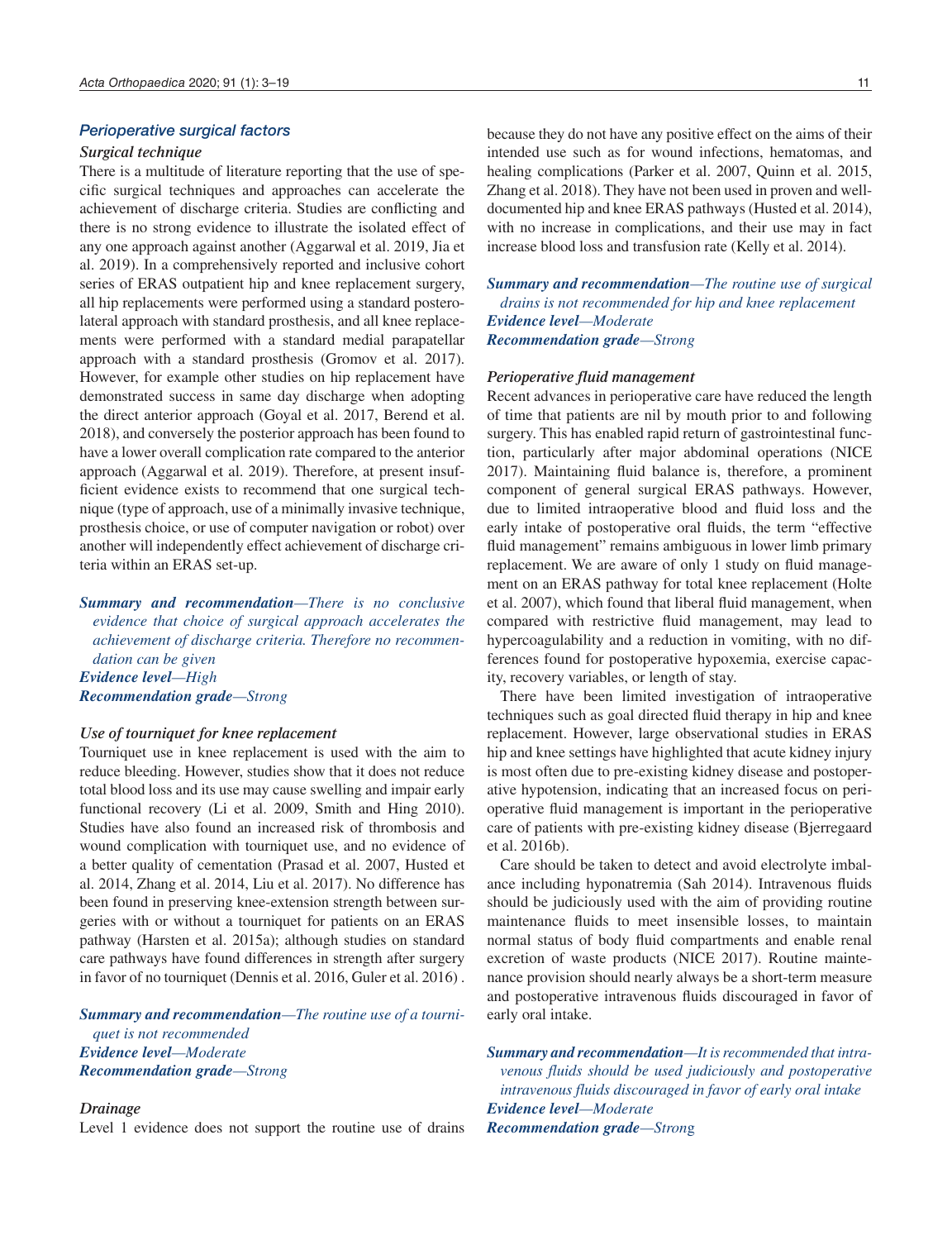Urinary catheters have been used routinely for longer surgical procedures to monitor urinary output and guide fluid resuscitation (Huang et al. 2015). However, their use has been questioned due to improved blood-saving and anesthetic practices. Studies have found no benefit in the use of an indwelling catheter when compared with no catheter or intermittent catheterization (Balderi and Carli 2010, Huang et al. 2015). Additionally, a low incidence of serious renal and urological complications has been found following hip and knee replacement surgery for patients on an ERAS pathway (Bjerregaard et al. 2016a). Therefore, the evidence indicates that the routine use of urinary catheters should be avoided. Postoperatively, a large RCT performed in an ERAS pathway has also demonstrated that a catheterization threshold of 80 0mL compared with 500 mL significantly reduced the need for postoperative urinary catheterization, without increasing urological complications (Bjerregaard et al. 2016b).

*Summary and recommendation—The routine use of urinary catheters is not recommended and when used they should be removed as soon as the patient is able to void, ideally within 24 hours after completion of surgery. A catheterization threshold of 800 mL should be used to reduce the need for postoperative urinary catheterization Evidence level—Moderate Recommendation grade—Stro*ng

#### *Postoperative nutritional care*

No studies have investigated the direct association of early feeding or postoperative nutritional supplementation with the accelerated achievement of discharge criteria. However, return to normal food intake is considered an essential component of ERAS protocols in order to achieve return to normal behaviors. Early return to normal diet is a central component of all exemplar ERAS pathways, with units encouraging patients to eat and drink as soon as they feel able.

*Summary and recommendation—An early return to normal diet is recommended and should be promoted Evidence level—Low Recommendation grade—Stron*g

# *Early mobilization*

Patients should be mobilized as soon as possible following surgery. Outpatient surgery is now established for 13–15% of unselected patients, and patients are routinely discharged on the first and second postoperative day (Gromov et al. 2017) establishing early mobilization as essential. This is supported by level 1 evidence that early mobilization reduces length of stay (Guerra et al. 2015). This counteracts the long-recognized adverse physiological effects associated with prolonged bed rest such as increased insulin resistance, muscle atrophy, reduced pulmonary function, impaired tissue oxygenation, and increased risk of thromboembolism (Harper and Lyles 1988).

*Summary and recommendation—Patients should be mobilized as early as they are able to in order in order to facilitate early achievement of discharge criteria Evidence level—Strong*

*Recommendation grade—Strong*

#### *Criteria-based discharge*

A feature of exemplar hip and knee replacement ERAS pathways is that patients are discharged directly to their home and that objective discharge criteria are used. These criteria clearly define the requirements for going home from hospital, and are typified by including elements such as the ability to dress independently, the ability to get in and out of bed, the ability to sit and rise from a chair/toilet, the ability to be independent with personal care, and independent mobilization with walker/ crutches, and the ability to walk > 70 m with crutches (Husted et al. 2011, Scott et al. 2013).

*Summary and recommendation—Objective discharge criteria should be used to facilitate patient discharge directly to their home Evidence level—Low Recommendation grade—Strong*

#### *Continuous improvement and audit*

The continual review of clinical practice and outcomes is a critical component of ongoing quality improvement in healthcare. Experience from other ERAS procedures indicates that the relative effectiveness of audit and feedback is likely to be greater when baseline adherence to recommended practice is low (Gustafsson et al. 2011). Compliance with ERAS processes has been found to be lower than expected in other procedures, with large studies in colorectal surgery reporting compliance levels of around 60% (ERAS Compliance Group 2015). Therefore, an audit process that incorporates data collection, and the reviewing of one's practices against ongoing gathering of evidence (performed either in-house or by others) is an important factor in ERAS pathways (Ljungqvist et al. 2017). Experience from other procedures indicates that the 4 main roles of an internal or external audit cycle are to: (1) measure clinical outcomes (such as length of stay, readmissions, and complications); (2) measure non-clinical outcomes (such as economics, and patient satisfaction/experience); (3) measure process compliance with ERAS components; and (4) maintain the concept as dynamically as possible (including new available evidence and modifying the multimodal concept).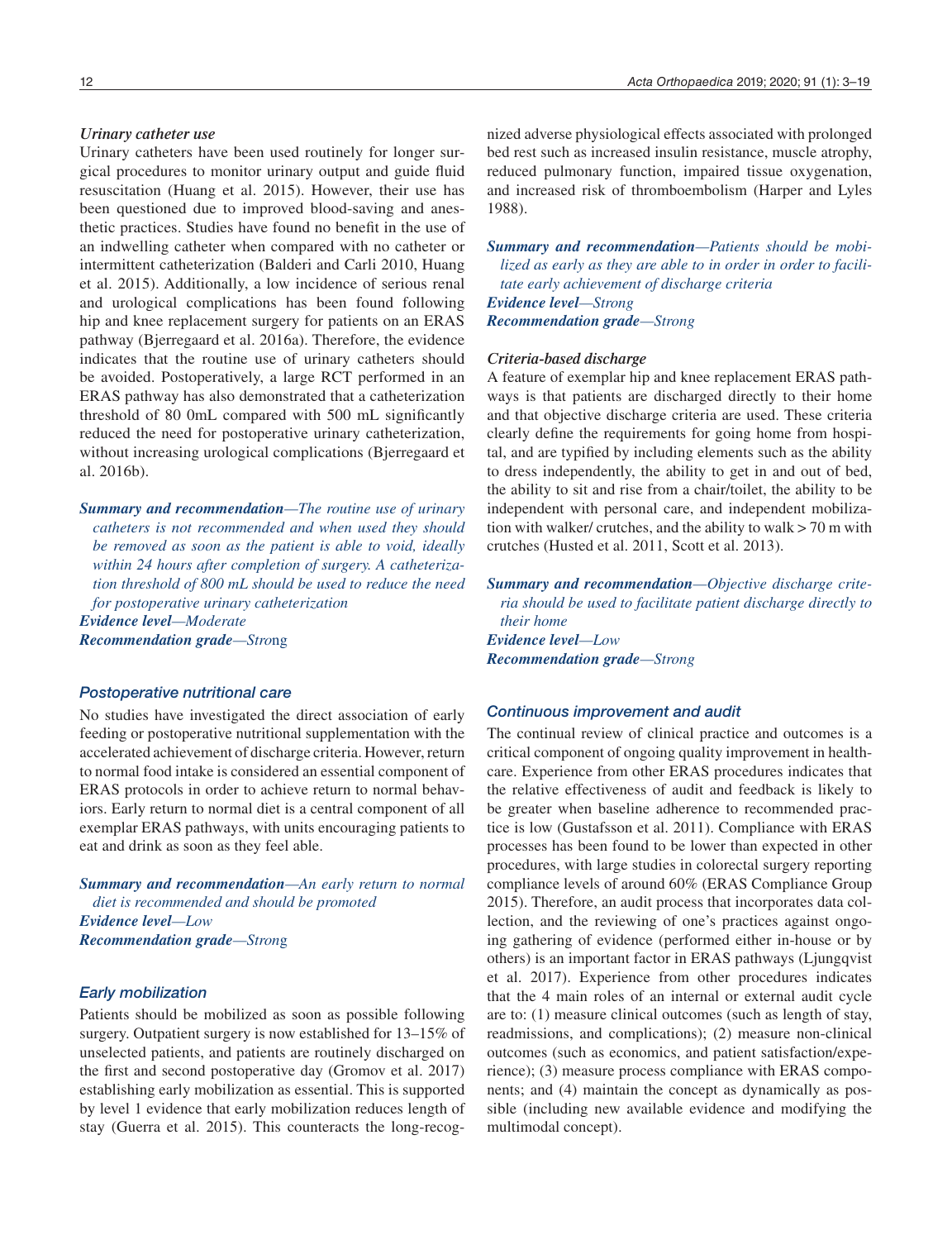|  | Table 3. Summary of recommended interventions for the perioperative care of hip and knee replacement |  |  |  |
|--|------------------------------------------------------------------------------------------------------|--|--|--|
|  |                                                                                                      |  |  |  |

|   | Number Item                                                                  | Recommendation                                                                                                                                                                                                               | Evidence<br>level                                                          | Recommen-<br>dation<br>grade |
|---|------------------------------------------------------------------------------|------------------------------------------------------------------------------------------------------------------------------------------------------------------------------------------------------------------------------|----------------------------------------------------------------------------|------------------------------|
|   | 1 Preoperative information,<br>education and counseling                      | Patients should routinely receive preoperative education                                                                                                                                                                     | Low                                                                        | Strong                       |
|   | 2 Preoperative optimization                                                  | 4 weeks' or more smoking cessation is recommended prior to surgery.<br>Alcohol cessation programs are recommended for alcohol abusers<br>Anemia should be actively identified, investigated, and corrected<br>preoperatively | Smoking: High<br>Alcohol: Low<br>High                                      | Strong<br>Strong             |
|   | 3 Preoperative fasting                                                       | Clear fluids should be allowed up to 2 h and solids up to 6 h hours<br>prior to induction of anesthesia                                                                                                                      | Moderate                                                                   | Strong                       |
|   | 4 Standard anesthetic protocol                                               | General anesthesia and neuraxial techniques may both be used as<br>part of multimodal anesthetic regimes                                                                                                                     | General<br>anesthesia:<br>moderate<br>neuraxial<br>techniques:<br>Moderate | Strong                       |
|   | 5 Use of local anesthetics for<br>infiltration analgesia and<br>nerve blocks | Within a multimodal opioid-sparing analgesic regimen, the routine<br>use of LIA is recommended for knee replacement but not for hip<br>replacement<br>Nerve block techniques have not shown clinical superiority over LIA    | LIA in knee<br>replacement:<br>High                                        | Strong                       |
|   | 6 Postoperative nausea and<br>vomiting                                       | Patients should be screened for and given multimodal PONV<br>prophylaxis and treatment                                                                                                                                       | Moderate                                                                   | Strong                       |
|   | 7 Prevention of perioperative<br>blood loss                                  | Tranexamic acid is recommended to reduce perioperative blood<br>loss and the requirement for postoperative allogenic blood transfusion                                                                                       | High                                                                       | Strong                       |
|   | 8 Perioperative oral analgesia                                               | A multimodal opioid-sparing approach to analgesia should be adopted<br>The routine use of paracetamol and NSAIDs is recommended for<br>patients without contraindications                                                    | Paracetamol:<br>Moderate<br>NSAIDS: High                                   | Strong<br>Strong             |
| 9 | Maintaining normothermia                                                     | Normal body temperature should be maintained peri- and postoperatively                                                                                                                                                       | High                                                                       | Strong                       |
|   | 10 Antimicrobial prophylaxis                                                 | Patients should receive systemic antimicrobial prophylaxis                                                                                                                                                                   | Moderate                                                                   | Strong                       |
|   | 11 Antithrombotic prophylaxis<br>treatment                                   | Patients are at increased risk of VTE and should undergo pharmacologic<br>and mechanical prophylaxis in line with local policy                                                                                               | Moderate                                                                   | Strong                       |
|   | 12 Perioperative surgical factors                                            | There is no conclusive evidence that choice of surgical approach<br>accelerates the achievement of discharge criteria<br>Therefore no recommendation can be given                                                            | High                                                                       | Strong                       |
|   | 13 Perioperative fluid management                                            | Fluid balance should be maintained to avoid over- and under-hydration                                                                                                                                                        | Moderate                                                                   | Strong                       |
|   | 14 Postoperative nutritional care                                            | An early return to normal diet should be promoted                                                                                                                                                                            | Low                                                                        | Strong                       |
|   | 15 Early mobilization                                                        | Patients should be mobilized as early as they are able in order to<br>facilitate early achievement of discharge criteria                                                                                                     | Moderate                                                                   | Strong                       |
|   | 16 Criteria-based discharge                                                  | Team-based functional discharge criteria should be used to facilitate<br>patient discharge directly to their home                                                                                                            | Low                                                                        | Strong                       |
|   | 17 Continuous improvement<br>and audit                                       | Routine internal and/or external audit of process measures, clinical<br>outcomes, cost effectiveness, patient satisfaction/experience, and<br>changes to the pathway is recommended                                          | Low                                                                        | Strong                       |

*Summary and recommendation—Routine internal and/or external audit of process measures, clinical outcomes, costeffectiveness, patient satisfaction/experience, and changes to the pathway is recommended Evidence level—Low Recommendation grade—Strong*

# **Comment**

This document outlines the recommendations of the ERAS Society for the perioperative management of patients undergoing hip and knee replacement surgery, and summary details are provided in Table 3. It is based on the best available evidence as judged by these authors, which demonstrates that when using an ERAS pathway unselected patients can be routinely discharged from hospital 0–3 days following surgery, with no increased effect on morbidity or mortality (Aasvang et al. 2015, Gromov et al. 2017). These guidelines are an important document in summarizing the large volume of heterogeneous studies across all ERAS components within hip and knee replacement surgery.

The aim is to provide a starting point for implementation for teams new to ERAS, and as a point of reflection for experienced ERAS teams to examine their current practice. These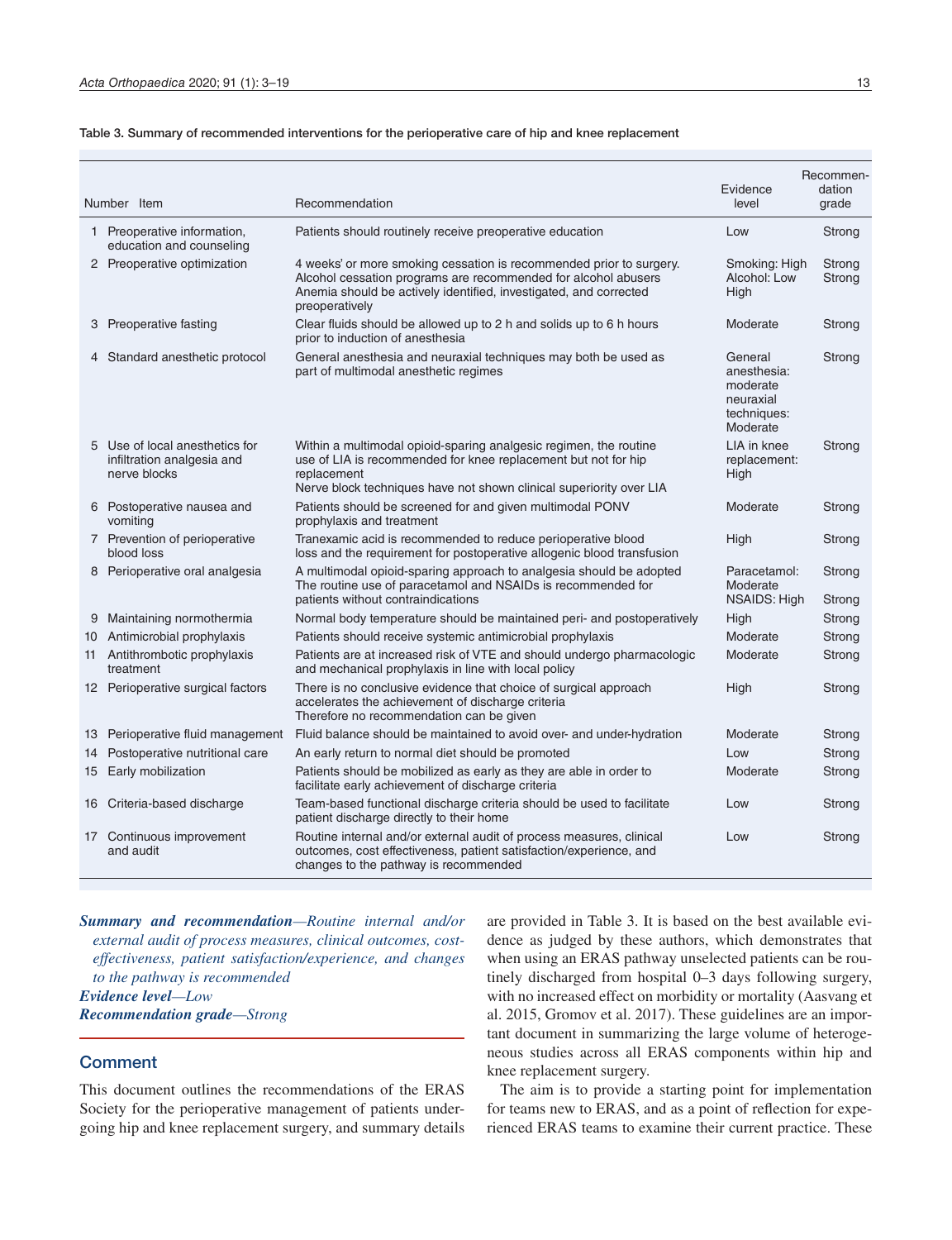guidelines, and the testing of their implementation, as has been performed in other ERAS procedures, will hopefully allow us to consolidate consensus within the evidence base, and generate new evidence, through systematic prospective data collection and through clinical trials.

Future work should focus on reaching the goal of the "pain and risk free" hip and knee replacement. In order to do this, we will need to better understand the pathophysiological mechanisms of recovery, and the potential to optimize postdischarge functional outcomes (Wainwright and Kehlet 2019). This will be important because, for some of the ERAS components, there is a strong need for properly designed randomized controlled studies that are sufficiently powered, performed in ERAS settings, and that allow for discrimination between outcome parameters. With length of stay now reduced to between 0 and 3 days, post-discharge markers of recovery will become increasing important in order to discriminate interventions.

More specifically, work is still required in order to understand how to reduce the inflammatory response postoperatively; how to further reduce pain; how to reduce impairment of physical activity and improve function quicker postoperatively; how to better identify patients at high risk of complications owing to psychiatric disorders, chronic renal failure, and orthostatic intolerance; anemia and transfusion thresholds; postoperative urine retention and urinary bladder catheterization; and how to improve sleep (Wainwright and Kehlet 2019). Intertwined with this will be the need for further research on the feasibility of same-day surgery, and the type (e.g., exercise therapy, cryotherapy, electro-neuromuscular stimulation), timing and duration of physiotherapy post-discharge (Bandholm et al. 2018, Wainwright and Kehlet 2019).

#### *Funding*

This study received no funding and was completed independently.

#### *Conflicts of interest*

- TW—Consulting contracts with: Medtronic, ZimmerBiomet. Department/research funding from: ZimmerBiomet, Stryker, Lima Corporate.
- MG—No relevant conflicts of interest.
- DM—No relevant conflicts of interest.
- RM—Consulting contracts with: Stryker, ZimmerBiomet. Department/research funding from: ZimmerBiomet, Stryker, Lima Corporate.
- MR—Speakers' Bureau: Heraeus, ZimmerBiomet, Stryker. Research funding: Heraeus Medical GMHB, Zimmer-Biomet, 3M, Curetis GMHB, Vifor Pharma, Schuelke. Other financial/material support: Stryker, ZimmerBiomet, Heraeus, Biocomposites, Aquilant, Depuy, Smith & Nephew, Bone and Joint Infection Registry.
- OS—No relevant conflicts of interest.
- PY—Consulting contracts with: DepuySynthes, Zimmer, Global, Palacos, Corin, Matortho. Designer for: MatOrtho,

Global Orthopaedics, Zimmer, Synthes, Corin. Department/research funding from: DepuySynthes, Zimmer, Global, Smith & Nephew, Stryker, Matortho.

OL—Co-founder of and Chairman of the Executive Committee of the ERAS Society. Founder and shareholder in Encare AB, Advisor to Nutricia, NL; Advanced Medical Nutrition, Can. Speaker's honoraria and travel support from Nutricia, Fresenius-kabi, BBraun, Merck, Medtronic, and Baxter.

TW conceived and designed the study. TW, MG, OL, DM, RGM, MR, OS, and PY all contributed to data collection and manuscript writing. All authors provided critical input on the manuscript.

*Acta* thanks Henrik Husted and Stephan Vehmeijer for help with peer review of this study.

- Aasvang E K, Luna I E, Kehlet H. Challenges in postdischarge function and recovery: the case of fast-track hip and knee arthroplasty. Br J Anaesth 2015; 115(6): 861-6. doi: 10.1093/bja/aev257.
- Aboltins C A, Berdal J E, Casas F, Corona P S, Cuellar D, Farrari M C, Hendershot E, Huang W, Kuo F-C, Malkani A, Reyes F, Rudelli S, Safir O, Seyler T, Tan T L, Townsend R, Tuncay I, Turner D, Winkler H, Wouthuyzen-Bakker M, Yates A J, Zahar A. Hip and Knee Section, Prevention, Antimicrobials (Systemic): Proceedings of International Consensus on Orthopedic Infections. J Arthoplasty 2019; 34(2): S279-S288. doi: 10.1016/j.arth.2018.09.012
- Affas F, Nygards E B, Stiller C O, Wretenberg P, Olofsson C. Pain control after total knee arthroplasty: a randomized trial comparing local infiltration anesthesia and continuous femoral block. Acta Orthop 2011; 82(4): 441-7. doi: 10.3109/17453674.2011.581264.
- Aggarwal V K, Elbuluk A, Dundon J, Herrero C, Hernandez C, Schwarzkopf R, Iorio R, Long W J. Surgical approach significantly affects the complication rates associated with total hip arthroplasty. Bone Joint J 2019; 101- B(6): 646-51. doi: 10.1302/0301-620X.101B6.BJJ-2018-1474.R1.
- AlBuhairan B, Hind D, Hutchinson A. Antibiotic prophylaxis for wound infections in total joint arthroplasty: a systematic review. J Bone Joint Surg Br 2008; 90(7): 915-19. doi: 10.1302/0301-620X.90B7.20498.
- Andersen L O, Kehlet H. Analgesic efficacy of local infiltration analgesia in hip and knee arthroplasty: a systematic review. Br J Anaesth 2014; 113(3): 360-74. doi: 10.1093/bja/aeu155.
- Apfel C C, Laara E, Koivuranta M, Greim C A, Roewer N. A simplified risk score for predicting postoperative nausea and vomiting: conclusions from cross-validations between two centers. Anesthesiology 1999; 91(3): 693- 700.
- Apfel C C, Korttila K, Abdalla M, Kerger H, Turan A, Vedder I, Zernak C, Danner K, Jokela R, Pocock S J, Trenkler S, Kredel M, Biedler A, Sessler D I, Roewer N, Investigators I. A factorial trial of six interventions for the prevention of postoperative nausea and vomiting. N Engl J Med 2004; 350(24): 2441-51. doi: 10.1056/NEJMoa032196.
- Apfel C C, Turan A, Souza K, Pergolizzi J, Hornuss C. Intravenous acetaminophen reduces postoperative nausea and vomiting: a systematic review and meta-analysis. Pain 2013; 154(5): 677-89. doi: 10.1016/j.pain.2012.12.025.
- Awad S, Varadhan K K, Ljungqvist O, Lobo D N. A meta-analysis of randomised controlled trials on preoperative oral carbohydrate treatment in elective surgery. Clin Nutr 2013; 32(1): 34-44. doi: 10.1016/j. clnu.2012.10.011.
- Balderi T, Carli F. Urinary retention after total hip and knee arthroplasty. Minerva Anestesiol 2010; 76(2): 120-30.
- Bandholm T, Wainwright T W, Kehlet H. Rehabilitation strategies for optimisation of functional recovery after major joint replacement. J Exp Orthop 2018; 5(1): 44. doi: 10.1186/s40634-018-0156-2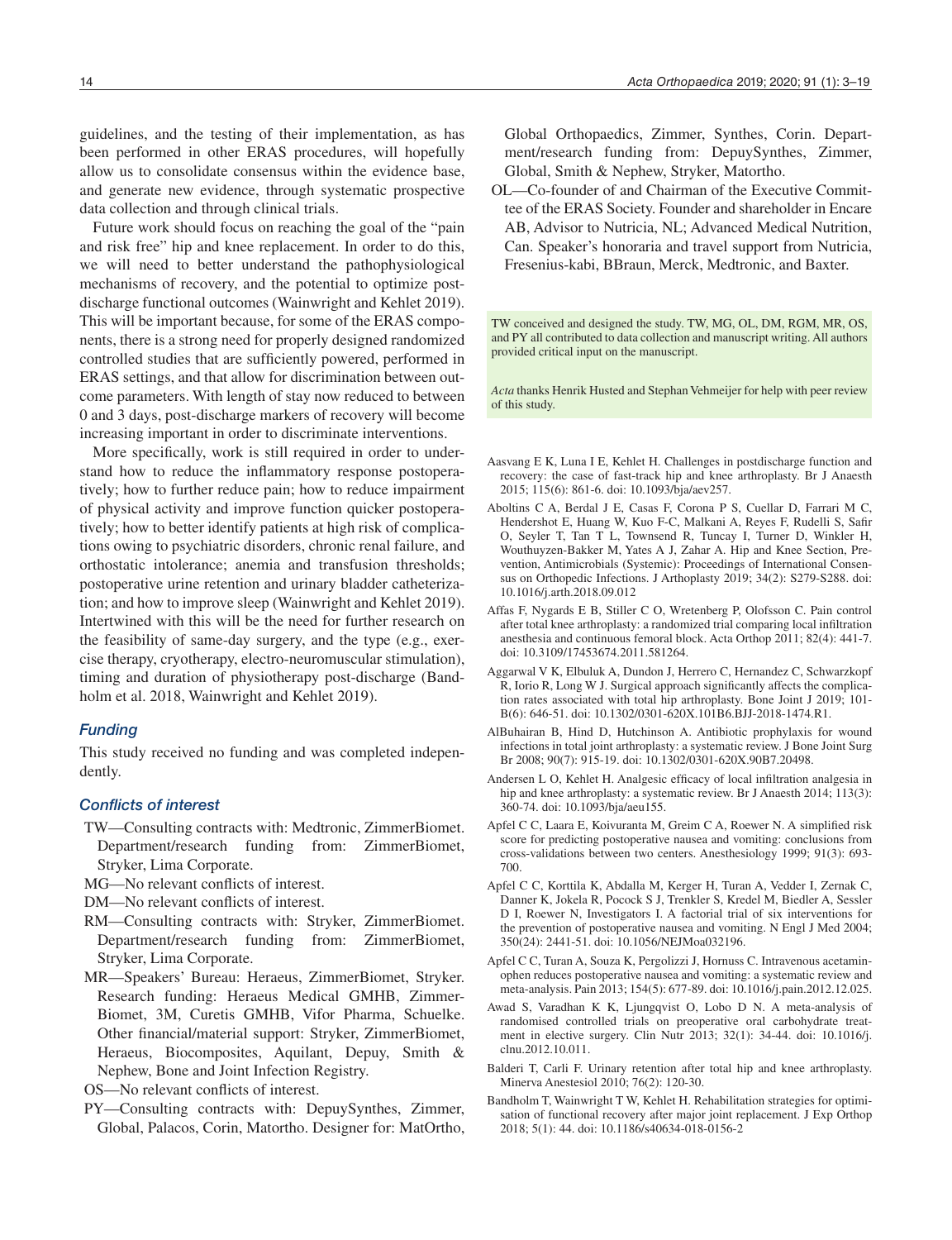- Berend K R, Lombardi A V, Berend M E, Adams J B, Morris M J. The outpatient total hip arthroplasty. Bone Joint J 2018; 100-B(1 Suppl. A): 31-5. doi:10.1302/0301-620X.100B1.
- Bergin C, Speroni K G, Travis T, Bergin J, Sheridan M J, Kelly K, Daniel M G. Effect of preoperative incentive spirometry patient education on patient outcomes in the knee and hip joint replacement population. J Perianesth Nurs 2014; 29(1): 20-7. doi: 10.1016/j.jopan.2013.01.009.
- Best M J, Buller L T, Gosthe R G, Klika A K, Barsoum W K. Alcohol misuse is an independent risk factor for poorer postoperative outcomes following primary total hip and total knee arthroplasty. J Arthroplasty 2015; 30(8): 1293-8. doi: 10.1016/j.arth.2015.02.028.
- Bjerregaard L S, Hornum U, Troldborg C, Bogoe S, Bagi P, Kehlet H. Postoperative urinary catheterization thresholds of 500 versus 800 ml after fast-track total hip and knee arthroplasty: a randomized, open-label, controlled trial. Anesthesiology 2016a; 124(6): 1256-64. doi: 10.1097/ ALN.0000000000001112.
- Bjerregaard L S, Jorgensen C C, Kehlet H, Lundbeck Foundation Centre for Fast-Track H, Knee Replacement Collaborative G. Serious renal and urological complications in fast-track primary total hip and knee arthroplasty; a detailed observational cohort study. Minerva Anestesiol 2016b [Epub ahead of print]
- Bohm E, Zhu N, Gu J, de Guia N, Linton C, Anderson T, Paton D, Dunbar M. Does adding antibiotics to cement reduce the need for early revision in total knee arthroplasty? Clin Orthop Relat Res 2014; 472(1): 162-8. doi: 10.1007/s11999-013-3186-1.
- Brydone A S, Souvatzoglou R, Abbas M, Watson D G, McDonald D A, Gill A M. Ropivacaine plasma levels following high-dose local infiltration analgesia for total knee arthroplasty. Anaesthesia 2015; 70(7): 784-90. doi: 10.1111/anae.13017.
- Buvanendran A, Kroin J S, Tuman K J, Lubenow T R, Elmofty D, Moric M, Rosenberg AG. Effects of perioperative administration of a selective cyclooxygenase 2 inhibitor on pain management and recovery of function after knee replacement: a randomized controlled trial. JAMA 2003; 290(18): 2411-8. doi: 10.1001/jama.290.18.2411.
- Carli F, Scheede-Bergdahl C. Prehabilitation to enhance perioperative care. Anesthesiol Clin 2015; 33(1): 17-33. doi: 10.1016/j.anclin.2014.11.002.
- Carli F, Zavorsky G S. Optimizing functional exercise capacity in the elderly surgical population. Curr Opin Clin Nutr Metab Care 2005; 8(1): 23-32.
- Cerantola Y, Valerio M, Persson B, Jichlinski P, Ljungqvist O, Hubner M, Kassouf W, Muller S, Baldini G, Carli F, Naesheimh T, Ytrebo L, Revhaug A, Lassen K, Knutsen T, Aarsether E, Wiklund P, Patel H R. Guidelines for perioperative care after radical cystectomy for bladder cancer: Enhanced Recovery After Surgery (ERAS((R))) society recommendations. Clin Nutr 2013; 32(6): 879-87. doi: 10.1016/j.clnu.2013.09.014.
- Chan E Y, Fransen M, Parker D A, Assam P N, Chua N. Femoral nerve blocks for acute postoperative pain after knee replacement surgery. Cochrane Database Syst Rev 2014(5): CD009941. doi: 10.1002/14651858. CD009941.pub2.
- Chen H, Li S, Ruan T, Liu L, Fang L. Is it necessary to perform prehabilitation exercise for patients undergoing total knee arthroplasty: meta-analysis of randomized controlled trials. Phys Sportsmed 2018; 46(1): 36-43. doi: 0.1080/00913847.2018.1403274.
- Choi P T, Bhandari M, Scott J, Douketis J. Epidural analgesia for pain relief following hip or knee replacement. Cochrane Database Syst Rev 2003(3): CD003071. doi: 10.1002/14651858.CD003071.
- Clarke H, Soneji N, Ko D T, Yun L, Wijeysundera D N. Rates and risk factors for prolonged opioid use after major surgery: population based cohort study. BMJ 2014; 348:g1251. doi: 10.1136/bmj.g1251.
- Cole P J, Craske D A, Wheatley R G. Efficacy and respiratory effects of lowdose spinal morphine for postoperative analgesia following knee arthroplasty. Br J Anaesth 2000; 85(2): 233-7.
- Dale H, Hallan G, Hallan G, Espehaug B, Havelin L I, Engesaeter L B. Increasing risk of revision due to deep infection after hip arthroplasty. Acta Orthop 2009; 80(6): 639-45. doi: 10.3109/17453670903506658.
- de Beer J de V, Winemaker M J, Donnelly G A, Miceli P C, Reiz J L, Harsanyi Z, Payne L W, Darke A C. Efficacy and safety of controlled-release oxycodone and standard therapies for postoperative pain after knee or hip replacement. Can J Surg 2005; 48(4): 277-83.
- den Hartog Y M, Mathijssen N M, Vehmeijer S B. Reduced length of hospital stay after the introduction of a rapid recovery protocol for primary THA procedures. Acta Orthop 2013; 84(5): 444-7. doi: 10.3109/17453674.2013.838657.
- Dennis D A, Kittelson A J, Yang C C, Miner T M, Kim R H, Stevens-Lapsley J E. Does Tourniquet use in TKA affect recovery of lower extremity strength and function? A randomized trial. Clin Orthop Relat Res 2016; 474(1): 69-77. doi: 10.1007/s11999-015-4393-8.
- Dort J C, Farwell D G, Findlay M, Huber G F, Kerr P, Shea-Budgell M A, Simon C, Uppington J, Zygun D, Ljungqvist O, Harris J. Optimal perioperative care in major head and neck cancer surgery with free flap reconstruction: a consensus review and recommendations from the Enhanced Recovery After Surgery Society. JAMA Otolaryngol Head Neck Surg 2017; 143(3): 292-303. doi: 10.1001/jamaoto.2016.2981.
- Eberhart L H, Mauch M, Morin A M, Wulf H, Geldner G. Impact of a multimodal anti-emetic prophylaxis on patient satisfaction in high-risk patients for postoperative nausea and vomiting. Anaesthesia 2002; 57(10): 1022-7.
- Engesaeter L B, Espehaug B, Lie SA, Furnes O, Havelin LI. Does cement increase the risk of infection in primary total hip arthroplasty? Revision rates in 56,275 cemented and uncemented primary THAs followed for 0–16 years in the Norwegian Arthroplasty Register. Acta Orthop 2006; 77(3): 351-8. doi: 10.1080/17453670610046253.
- ERAS Compliance Group. The impact of enhanced recovery protocol compliance on elective colorectal cancer resection: results form an international registry. Ann Surg 2015; 261(6): 153-9. doi: 10.1097/ SLA.0000000000001029.
- Falck-Ytter Y, Francis C W, Johanson N A, Curley C, Dahl O E, Schulman S, Ortel T L, Pauker S G, Colwell C W, Jr. Prevention of VTE in orthopedic surgery patients. Antithrombotic therapy and prevention of thrombosis, 9th ed. American College of Chest Physicians Evidence-Based Clinical Practice Guidelines. Chest 2012; 141(2 Suppl.): e278S-e325S. doi: 10.1378/ chest.11-2404.
- Fernandez M A, Karthikeyan S, Wyse M, Foguet P. The incidence of postoperative urinary retention in patients undergoing elective hip and knee arthroplasty. Ann R Coll Surg Engl 2014; 96(6): 462-5. doi: 10.1308/0035 88414X13946184902523.
- Fischer H B, Simanski C J, Sharp C, Bonnet F, Camu F, Neugebauer E A, Rawal N, Joshi G P, Schug S A, Kehlet H, Group P W. A procedure-specific systematic review and consensus recommendations for postoperative analgesia following total knee arthroplasty. Anaesthesia 2008; 63(10): 1105-23. doi: 10.1111/j.1365-2044.2008.05565.x.
- Fowler S J, Symons J, Sabato S, Myles P S. Epidural analgesia compared with peripheral nerve blockade after major knee surgery: a systematic review and meta-analysis of randomized trials. Br J Anaesth 2008; 100(2): 154-64. doi: 10.1093/bja/aem373.
- Gan T J, Diemunsch P, Habib A S, Kovac A, Kranke P, Meyer T A, Watcha M, Chung F, Angus S, Apfel C C, Bergese S D, Candiotti K A, Chan M T, Davis P J, Hooper V D, Lagoo-Deenadayalan S, Myles P, Nezat G, Philip B K, Tramer M R, Society for Ambulatory A. Consensus guidelines for the management of postoperative nausea and vomiting. Anesth Analg 2014; 118(1): 85-113. doi: 10.1213/ANE.0000000000000002.
- Gehling M, Tryba M. Risks and side-effects of intrathecal morphine combined with spinal anaesthesia: a meta-analysis. Anaesthesia 2009; 64(6): 643-51.
- Goyal N, Chen A F, Padgett S E, Tan T L, Kheir M M, Hopper R H, Hamilton W G, Hozack W J, A multicenter, randomized study of outpatient versus inpatient total hip arthroplasty. Clin Orthop Relat Res 2017; 475(2): 364- 372. doi: 10.1007/s11999-016-4915-z.
- Gromov K, Kjaersgaard-Andersen P, Revald P, Kehlet H, Husted H. Feasibility of outpatient total hip and knee arthroplasty in unselected patients. Acta Orthop 2017; 88(5): 516-21. doi: 10.1080/17453674.2017.1314158.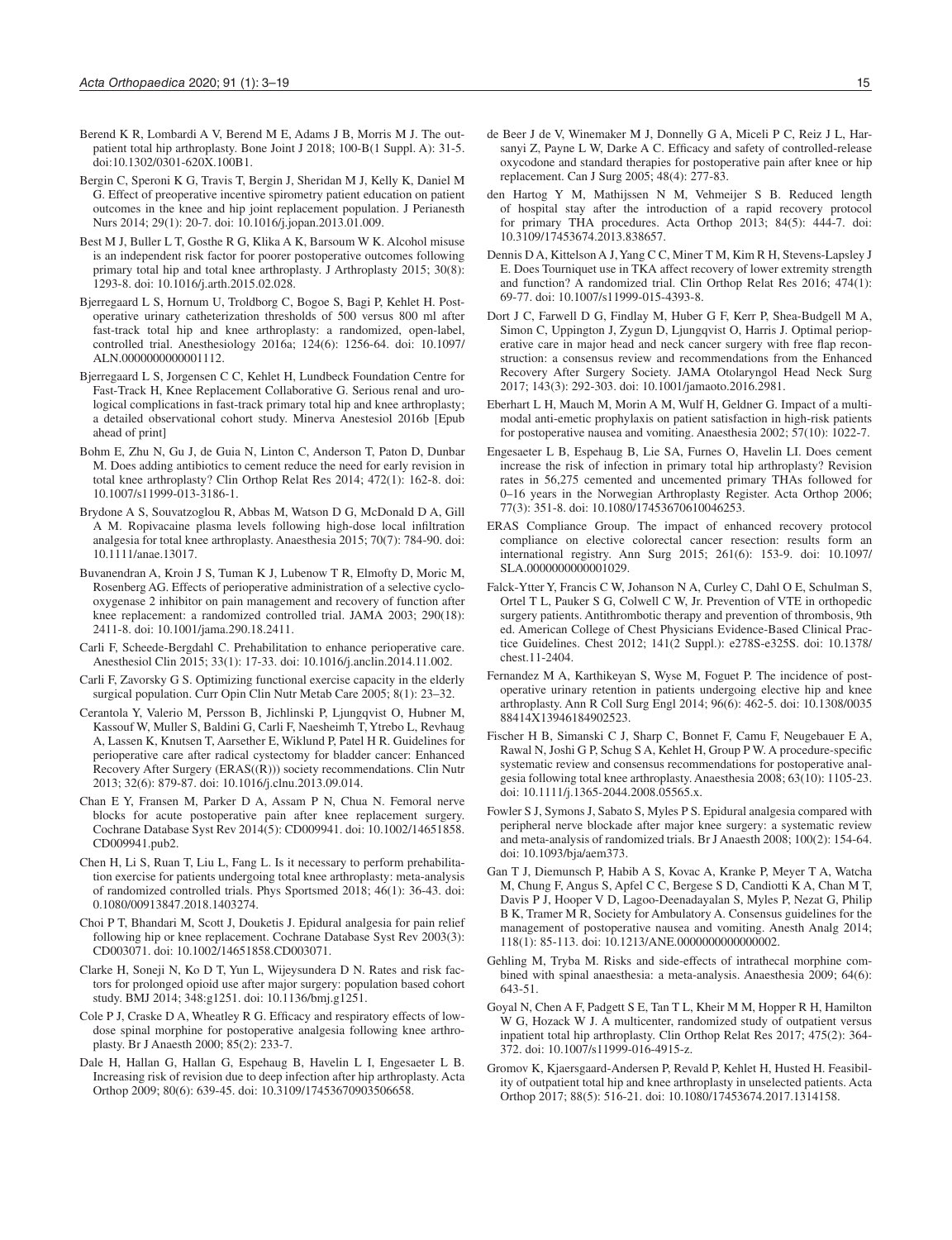- Guerra M L, Singh P J, Taylor N F. Early mobilization of patients who have had a hip or knee joint replacement reduces length of stay in hospital: a systematic review. Clin Rehabil 2015; 29(9): 844-54. doi: 10.1177/0269215514558641.
- Guler O, Mahirogullari M, Isyar M, Piskin A, Yalcin S, Mutlu S, Sahin B. Comparison of quadriceps muscle volume after unilateral total knee arthroplasty with and without tourniquet use. Knee Surg Sports Traumatol Arthrosc 2016; 24: 2595. doi.org/10.1007/s00167-015-3872-5.
- Gustafsson U O, Hausel J, Thorell A, Ljungqvist O, Soop M, Nygren J, Enhanced Recovery After Surgery Study G. Adherence to the enhanced recovery after surgery protocol and outcomes after colorectal cancer surgery. Arch Surg 2011; 146(5): 571-7. doi: 10.1001/archsurg.2010.309.
- Gustafsson U O, Scott M J, Schwenk W, Demartines N, Roulin D, Francis N, McNaught C E, Macfie J, Liberman A S, Soop M, Hill A, Kennedy R H, Lobo D N, Fearon K, Ljungqvist O, Enhanced Recovery After Surgery Society fPC, European Society for Clinical N, Metabolism, International Association for Surgical M, Nutrition. Guidelines for perioperative care in elective colonic surgery: Enhanced Recovery After Surgery (ERAS((R))) Society recommendations. World J Surg 2013; 37(2): 259-84. doi: 10.1007/ s00268-012-1772-0.
- Guyatt G H, Oxman A D, Vist G E, Kunz R, Falck-Ytter Y, Alonso-Coello P, Schunemann H J, Group GW. GRADE: an emerging consensus on rating quality of evidence and strength of recommendations. BMJ 2008; 336(7650): 924-6. doi: 10.1136/bmj.39489.470347.AD.
- Hamilton T W, Strickland L H, Pandit H G. A meta-analysis on the use of gabapentinoids for the treatment of acute postoperative pain following total knee arthroplasty. J Bone Joint Surg Am 2016; 98(16): 1340-50. doi: 10.2106/JBJS.15.01202.
- Han C, Li X D, Jiang HQ, Ma J X, Ma X L. The use of gabapentin in the management of postoperative pain after total hip arthroplasty: a meta-analysis of randomised controlled trials. J Orthop Surg Res 2016a; 11(1): 79. doi: 10.1186/s13018-016-0412-z.
- Han C, Li X D, Jiang H Q, Ma J X, Ma X L. The use of gabapentin in the management of postoperative pain after total knee arthroplasty: A PRISMAcompliant meta-analysis of randomized controlled trials [published correction appears in Medicine (Baltimore). 2016; 95(28): e0916]. Medicine (Baltimore). 2016; 95(23): e3883. doi:10.1097/MD.0000000000003883
- Hansen T B, Bredtoft H K, Larsen K. Preoperative physical optimization in fast-track hip and knee arthroplasty. Dan Med J 2012; 59(2): A4381.
- Harper C M, Lyles Y M. Physiology and complications of bed rest. J Am Geriatr Soc 1988; 36(11): 1047-54.
- Harsten A, Hjartarson H, Toksvig-Larsen S. Total hip arthroplasty and perioperative oral carbohydrate treatment: a randomised, double-blind, controlled trial. Eur J Anaesthesiol 2012; 29(6): 271-4. doi: 10.1097/ EJA.0b013e3283525ba9.
- Harsten A, Kehlet H, Toksvig-Larsen S. Recovery after total intravenous general anaesthesia or spinal anaesthesia for total knee arthroplasty: a randomized trial. Br J Anaesth 2013; 111(3): 391-9. doi: 10.1093/bja/aet104.
- Harsten A, Bandholm T, Kehlet H, Toksvig-Larsen S. Tourniquet versus no tourniquet on knee-extension strength early after fast-track total knee arthroplasty; a randomized controlled trial. Knee 2015a; 22(2): 126-30. doi: 10.1016/j.knee.2014.12.010.
- Harsten A, Kehlet H, Ljung P, Toksvig-Larsen S. Total intravenous general anaesthesia vs. spinal anaesthesia for total hip arthroplasty. Acta Anaesthesiol Scand 2015b; 59(4): 542-3. doi: 10.1111/aas.12495.
- Henry D A, Carless P A, Moxey A J, O'Connell D, Stokes B J, Fergusson D A, Ker K. Anti-fibrinolytic use for minimising perioperative allogeneic blood transfusion. Cochrane Database Syst Rev 2011(3): CD001886. doi: 10.1002/14651858.CD001886.pub4.
- Hinarejos P, Guirro P, Puig-Verdie L, Torres-Claramunt R, Leal-Blanquet J, Sanchez-Soler J, Monllau J C. Use of antibiotic-loaded cement in total knee arthroplasty. World J Orthop 2015; 6(11): 877-85. doi: 10.5312/wjo. v6.i11.877.
- Holte K, Kristensen B B, Valentiner L, et al. Liberal versus restrictive fluid management in knee arthroplasty: a randomized, double-blind study. Anesth Analg 2007; 105(2): 465-74. doi: 10.1213/01.ane.0000263268.08222.19.
- Huang Y M, Wang C M, Wang C T, Lin W P, Horng L C, Jiang C C. Perioperative celecoxib administration for pain management after total knee arthroplasty: a randomized, controlled study. BMC Musculoskelet Disord 2008; 9: 77. doi: 10.1186/1471-2474-9-77.
- Huang Z, Ma J, Shen B, Pei F. General anesthesia: to catheterize or not? A prospective randomized controlled study of patients undergoing total knee arthroplasty. J Arthroplasty 2015; 30(3): 502-6. doi: 10.1016/j. arth.2014.09.028.
- Husted H. Fast-track hip and knee arthroplasty: clinical and organizational aspects. Acta Orthop 2012; 83(346 Suppl.): 1-39. doi: 10.3109/17453674.2012.700593.
- Husted H, Otte K S, Kristensen B B, Orsnes T, Wong C, Kehlet H. Low risk of thromboembolic complications after fast-track hip and knee arthroplasty. Acta Orthop 2010; 81(5): 599-605. doi: 10.3109/17453674.2010.525196.
- Husted H, Lunn T H, Troelsen A, Gaarn-Larsen L, Kristensen B B, Kehlet H. Why still in hospital after fast-track hip and knee arthroplasty? Acta Orthop 2011; 82(6): 679-84. doi: 10.3109/17453674.2011.636682.
- Husted H, Gromov K, Malchau H, Freiberg A, Gebuhr P, Troelsen A. Traditions and myths in hip and knee arthroplasty. Acta Orthop 2014; 85(6): 548-55. doi: 10.3109/17453674.2014.971661.
- Ibrahim M S, Alazzawi S, Nizam I, Haddad F S. An evidence-based review of enhanced recovery interventions in knee replacement surgery. Ann R Coll Surg Engl 2013a; 95(6): 386-9. doi: 10.1308/003588413X1362996 0046435.
- Ibrahim M S, Twaij H, Giebaly D E, Nizam I, Haddad F S. Enhanced recovery in total hip replacement: a clinical review. Bone Joint J 2013b; 95-B(12): 1587-94. doi: 10.1302/0301-620X.95B12.31303.
- Ilfeld B M, Duke K B, Donohue M C. The association between lower extremity continuous peripheral nerve blocks and patient falls after knee and hip arthroplasty. Anesth Analg 2010; 111(6): 1552-4. doi: 10.1213/ ANE.0b013e3181fb9507.
- Jaeger P, Nielsen Z J, Henningsen M H, Hilsted K L, Mathiesen O, Dahl J B. Adductor canal block versus femoral nerve block and quadriceps strength: a randomized, double-blind, placebo-controlled, crossover study in healthy volunteers. Anesthesiology 2013; 118(2): 409-15. doi: 10.1097/ ALN.0b013e318279fa0b.
- Jia F, Guo B, Xu F, Hou Y, Tang X, Huang L. A comparison of clinical, radiographic and surgical outcomes of total hip arthroplasty between direct anterior and posterior approaches: a systematic review and meta-analysis. Hip Int 2019; 29(6): 584-96. doi: 10.1177/1120700018820652.
- Jordan R W, Smith N A, Chahal G S, Casson C, Reed M R, Sprowson A P. Enhanced education and physiotherapy before knee replacement; is it worth it? A systematic review. Physiotherapy 2014; 100(4): 305-12. doi: 10.1016/j.physio.2014.03.003.
- Jorgensen C C, Kehlet H, Lundbeck Foundation Centre for Fast-track Hip and Knee Replacement Collaborative Group. Outcomes in smokers and alcohol users after fast-track hip and knee arthroplasty. Acta Anaesthesiol Scand 2013; 57(5): 631-8. doi: 10.1111/aas.12086.
- Jorgensen C C, Kehlet H, Lundbeck Foundation Centre for Fast-track Hip and Knee Replacement Collaborative Group. Early thromboembolic events </=1week after fast-track total hip and knee arthroplasty. Thromb Res 2016; 138: 37-42. doi: 10.1016/j.thromres.2015.12.025.
- Jorgensen C C, Jacobsen M K, Soeballe K, Hansen T B, Husted H, Kjaersgaard-Andersen P, Hansen L T, Laursen M B, Kehlet H. Thromboprophylaxis only during hospitalisation in fast-track hip and knee arthroplasty, a prospective cohort study. BMJ Open 2013; 3(12): e003965. doi: 10.1136/ bmjopen-2013-003965.
- Juelsgaard P, Larsen U T, Sorensen J V, Madsen F, Soballe K. Hypotensive epidural anesthesia in total knee replacement without tourniquet: reduced blood loss and transfusion. Reg Anesth Pain Med 2001; 26(2): 105-10. doi: 10.1053/rapm.2001.21094.
- Kandasami M, Kinninmonth A W, Sarungi M, Baines J, Scott N B. Femoral nerve block for total knee replacement: a word of caution. Knee 2009; 16(2): 98-100. doi: 10.1016/j.knee.2008.10.007.
- Kehlet H. Fast-track hip and knee arthroplasty. Lancet 2013; 381(9878): 1600-2. doi: 10.1016/S0140-6736(13)61003-X.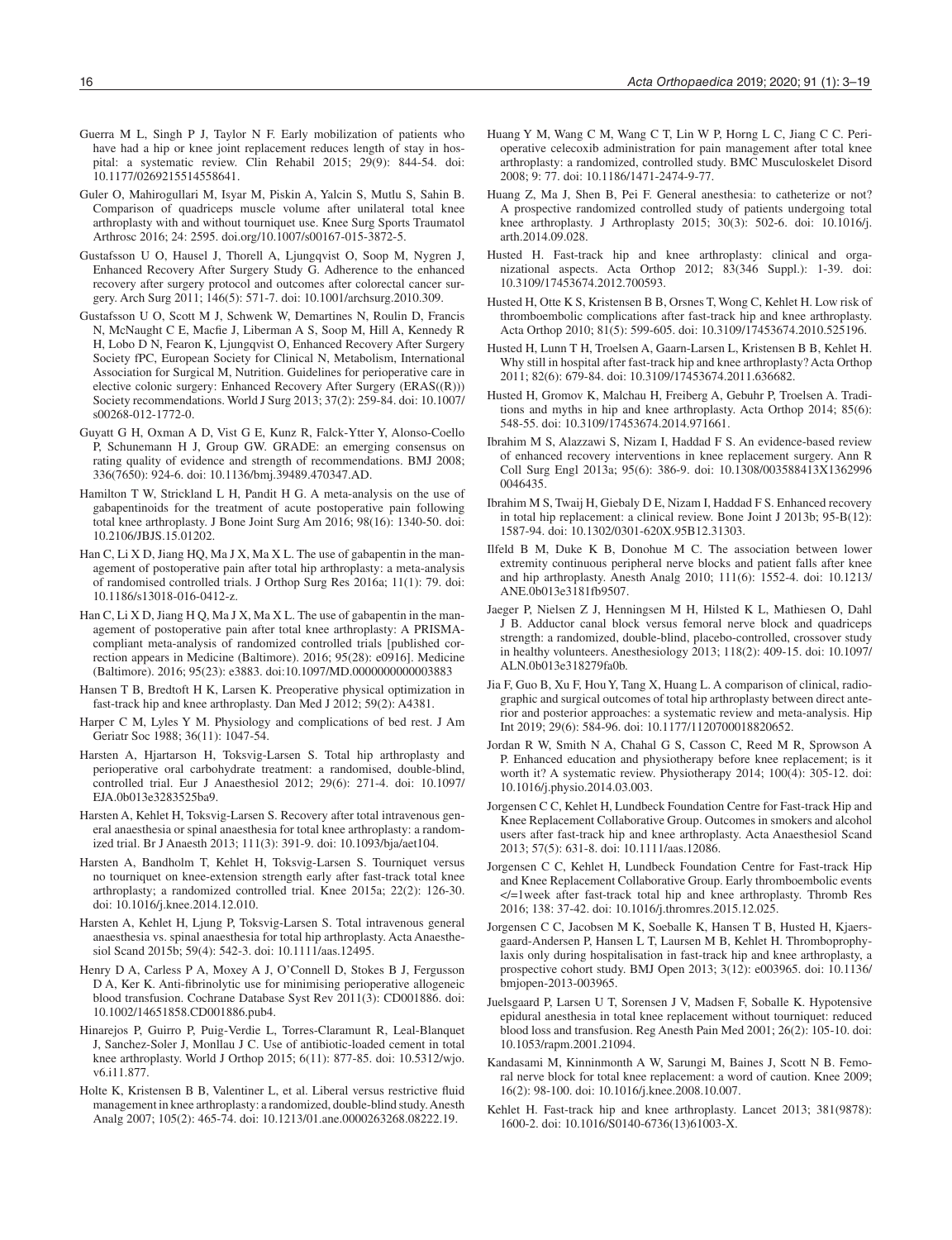- Kehlet H, Aasvang E K. Regional or general anesthesia for fast-track hip and knee replacement: what is the evidence? F1000Res 2015; 4. doi: 10.12688/ f1000research.7100.1.
- Kelly E G, Cashman J P, Imran F H, Conroy R, O'Byrne J. Systematic review and meta-analysis of closed suction drainage versus non-drainage in primary hip arthroplasty. Surg Technol Int 2014; 24: 295-301.
- Khan S K, Malviya A, Muller S D, Carluke I, Partington P F, Emmerson K P, Reed M R. Reduced short-term complications and mortality following enhanced recovery primary hip and knee arthroplasty: results from 6,000 consecutive procedures. Acta Orthop 2014; 85(1): 26-31. doi: 10.3109/17453674.2013.874925.
- Koc B B, Schotanus M G M, Kollenburg J P, Janssen M J A, Tijssen F, Jansen E J P. Effectiveness of early warming with self-warming blankets on post op hypothermia in total hip and knee arthroplasty. Orthop Nurs 2017; 33(1): 356-60. doi: 10.1097/NOR.0000000000000383.
- Lassen K, Coolsen M M, Slim K, Carli F, de Aguilar-Nascimento J E, Schafer M, Parks R W, Fearon K C, Lobo D N, Demartines N, Braga M, Ljungqvist O, Dejong C H, Society E, European Society for Clinical N, Metabolism, International Association for Surgical M, Nutrition. Guidelines for perioperative care for pancreaticoduodenectomy: Enhanced Recovery After Surgery (ERAS(R)) Society recommendations. Clin Nutr 2012; 31(6): 817-30. doi: 10.1016/j.clnu.2012.08.011.
- Li B, Wen Y, Wu H, Qian Q, Lin X, Zhao H. The effect of tourniquet use on hidden blood loss in total knee arthroplasty. Int Orthop 2009; 33(5): 1263- 8. doi: 10.1007/s00264-008-0647-3.
- Liu X, Zhang X, Chen Y, Wang Q, Jiang Y, Zeng B. Hidden blood loss after total hip arthroplasty. J Arthroplasty 2011; 26(7): 1100-5 e1. doi: 10.1016/j. arth.2010.11.013.
- Liu P L, Li D Q, Zhang Y K, Lu Q S, Ma L, Bao X Z. Effects of unilateral tourniquet used in patients undergoing simultaneous bilateral total knee arthroplasty. Orthop Sug 2017; 9(2): 180-5.doi: 10.1111/os.12329.
- Ljunggren S, Hahn R G. Oral nutrition or water loading before hip replacement surgery: a randomized clinical trial. Trials 2012; 13: 97. doi: 10.1186/1745-6215-13-97.
- Ljungqvist O, Scott M, Fearon K C. Enhanced Recovery After Surgery: a review. JAMA Surg 2017; 152(3): 292-8. doi: 10.1001/jamasurg.2016.4952.
- Louw A, Diener I, Butler D S, Puentedura E J. Preoperative education addressing postoperative pain in total joint arthroplasty: review of content and educational delivery methods. Physiother Theory Pract 2013; 29(3): 175-94. doi: 10.3109/09593985.2012.727527.
- Lunn T H, Kristensen B B, Andersen L O, et al. Effect of high-dose preoperative methylprednisolone on pain and recovery after total knee arthroplasty: a randomized, placebo-controlled trial. Br J Anesth 2011; 106(2): 230-8. doi: 10.1093/bja/aeq333.
- Lunn T H, Husted H, Laursen M B, Hansen L T, Kehlet H. Analgesic and sedative effects of perioperative gabapentin in total knee arthroplasty: a randomized, double blind, placebo-controlled dose-finding study. Pain 2015; 156(12): 2438-48. doi: 10.1097/j.pain.0000000000000309.
- Mak J C, Fransen M, Jennings M, March L, Mittal R, Harris I A, National H, Medical Research Council of A. Evidence-based review for patients undergoing elective hip and knee replacement. ANZ J Surg 2014; 84(1-2): 17-24. doi: 10.1111/ans.12109.
- Malviya A, Martin K, Harper I, Muller S D, Emmerson K P, Partington P F, Reed M R. Enhanced recovery program for hip and knee replacement reduces death rate. Acta Orthop 2011; 82(5): 577-81. doi: 10.3109/17453674.2011.618911.
- Mao Y, Wu L, Ding W. The efficacy of preoperative administration of gabapentin/pregabalin in improving pain after total hip arthroplasty: a metaanalysis. BMC Musculoskelet Disord 2016; 17(1): 373. doi: 10.1186/ s12891-016-1231-4.
- Mathiesen O, Jacobsen L S, Holm H E, Randall S, Adamiec-Malmstroem L, Graungaard B K, et al. Pregabalin and dexamethasone for postoperative pain control: a randomized controlled study in hip arthroplasty. Br J Anaesth 2008; 101(4): 535-41. doi:10.1093/bja/aen215.
- McCartney C J L, McLeod G A. Local infiltration analgesia for total knee arthroplasty. Br J Anaesth 2011; 107(4): 487-9. doi: 10.1093/bja/aer255
- McDonald D A, Siegmeth R, Deakin A H, Kinninmonth A W, Scott N B. An enhanced recovery programme for primary total knee arthroplasty in the United Kingdom: follow up at one year. Knee 2012; 19(5): 525-9. doi: 10.1016/j.knee.2011.07.012.
- McDonald S, Page M J, Beringer K, Wasiak J, Sprowson A. Preoperative education for hip or knee replacement. Cochrane Database Syst Rev 2014(5): CD003526. doi: 10.1002/14651858.CD003526.pub3.
- McDonald D A, Deakin A H, Ellis B M, Robb Y, Howe T E, Kinninmonth A W, Scott N B. The technique of delivery of peri-operative analgesia does not affect the rehabilitation or outcomes following total knee arthroplasty. Bone Joint J 2016; 98-B(9): 1189-96. doi: 10.1302/0301- 620X.98B9.36250.
- McGovern P D, Albrecht M, Belani K G, Nachtsheim C, Partington P F, Carluke I, et al. Forced air-warming and ultra-clean ventilation do not mix. J Bone Joint Surg Br 2011; 93-B: 1537-44. doi: 10.1302/0301- 620X.93B11.27124.
- Melloul E, Hubner M, Scott M, Snowden C, Prentis J, Dejong C H, Garden O J, Farges O, Kokudo N, Vauthey J N, Clavien P A, Demartines N. Guidelines for perioperative care for liver surgery: Enhanced Recovery After Surgery (ERAS) Society Recommendations. World J Surg 2016; 40(10): 2425-40. doi: 10.1007/s00268-016-3700-1.
- Memtsoudis S G, Sun X, Chiu YL, Stundner O, Liu S S, Banerjee S, Mazumdar M, Sharrock N E. Perioperative comparative effectiveness of anesthetic technique in orthopedic patients. Anesthesiology 2013; 118(5): 1046-58. doi: 10.1097/ALN.0b013e318286061d.
- Meunier A, Lisander B, Good L. Effects of celecoxib on blood loss, pain, and recovery of function after total knee replacement: a randomized placebocontrolled trial. Acta Orthop 2007; 78(5): 661-7.
- Mills E, Eyawo O, Lockhart I, Kelly S, Wu P, Ebbert J O. Smoking cessation reduces postoperative complications: a systematic review and meta-analysis. Am J Med 2011; 124(2): 144-54 e8. doi: 10.1016/j. amjmed.2010.09.013.
- Moiniche S, Kehlet H, Dahl J B. A qualitative and quantitative systematic review of preemptive analgesia for postoperative pain relief: the role of timing of analgesia. Anesthesiology 2002; 96(3): 725-41.
- Moller A M, Villebro N, Pedersen T, Tonnesen H. Effect of preoperative smoking intervention on postoperative complications: a randomised clinical trial. Lancet 2002; 359(9301): 114-17. doi: 10.1016/S0140- 6736(02)07369-5.
- Mortensen K, Nilsson M, Slim K, Schafer M, Mariette C, Braga M, Carli F, Demartines N, Griffin S M, Lassen K, Enhanced Recovery After Surgery G. Consensus guidelines for enhanced recovery after gastrectomy: Enhanced Recovery After Surgery (ERAS(R)) Society recommendations. Br J Surg 2014; 101(10): 1209-29. doi: 10.1002/bjs.9582.
- Moyer R, Ikert K, Long K, Marsh J. The value of preoperative exercise and education for patients undergoing total hip and knee arthroplasty: a systematic review and meta-analysis. JBJS Rev 2017; 5(12): e2. doi: 10.2106/ JBJS.RVW.17.00015.
- Munoz M, Gomez-Ramirez S, Cuenca J, Garcia-Erce J A, Iglesias-Aparicio D, Haman-Alcober S, Ariza D, Naveira E. Very-short-term perioperative intravenous iron administration and postoperative outcome in major orthopedic surgery: a pooled analysis of observational data from 2547 patients. Transfusion 2014; 54(2): 289-99. doi: 10.1111/trf.12195.
- Munoz M, Acheson A G, Auerbach M, Besser M, Habler O, Kehlet H, Liumbruno G M, Lasocki S, Meybohm P, Rao Baikady R, Richards T, Shander A, So-Osman C, Spahn D R, Klein A A. International consensus statement on the peri-operative management of anaemia and iron deficiency. Anaesthesia 2017; 72(2): 233-47. doi: 10.1111/anae.13773.
- Munoz M, Acheson A G, Bisbe E, Butcher A, Gomez-Ramirez S, Khalafallah A A, Kehlet H, Kietaibl S, Liumbruno G M, Meybohm P, Rao Baikady R, Shander A, So-Osman C, Spahn D R, Klein A A. An international consensus statement on the management of postoperative anaemia after major surgical procedures. Anaesthesia 2018; 73(11): 1418-31. doi: 10.1111/ anae.14358.
- National Institute of Health and Care Excellence (NICE). Hypothermia: prevention and management in adults having surgery. Clinical Guidelines 2016. Available from: https://www.nice.org.uk/guidance/cg65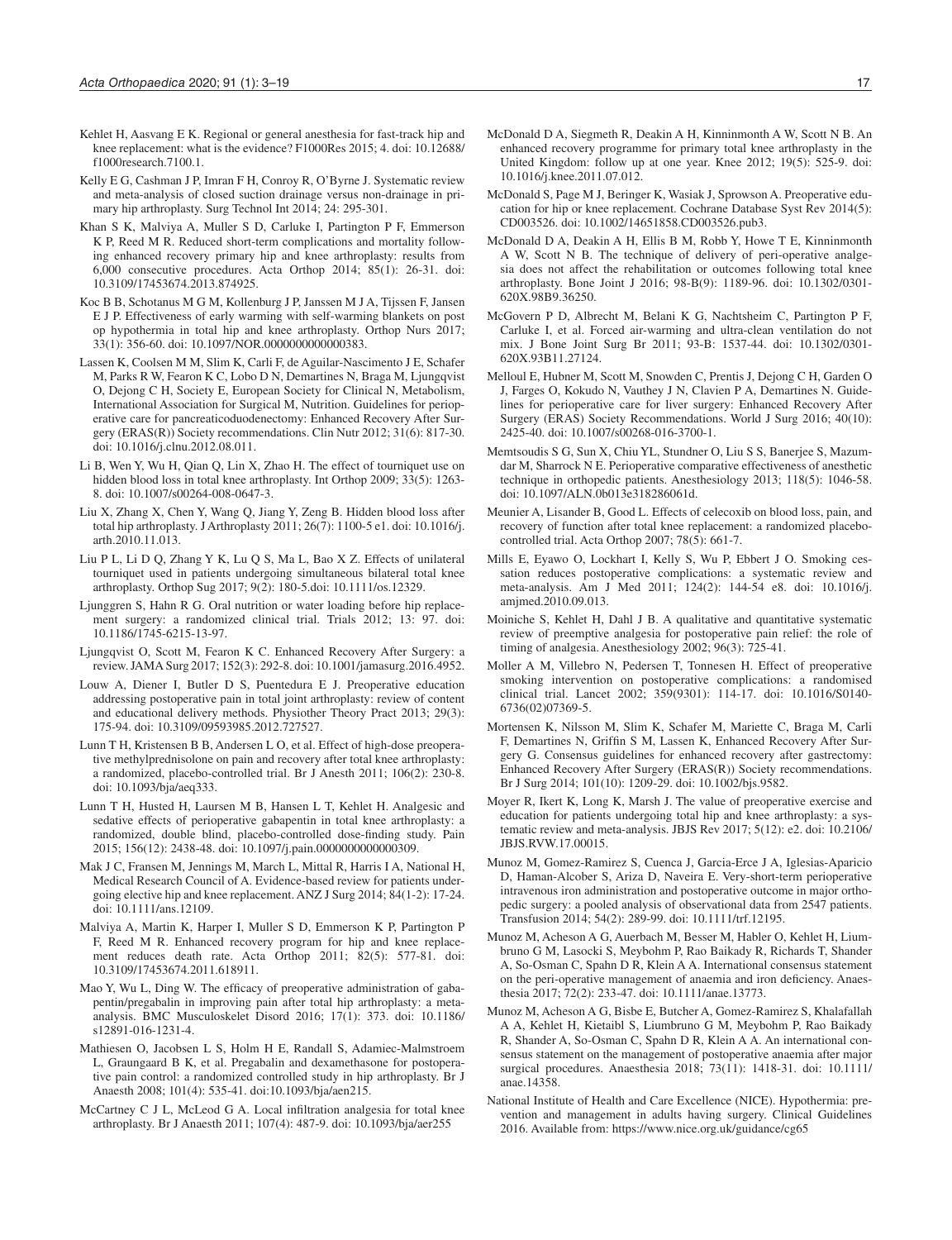- National Institute of Health and Care Excellence (NICE). Intravenous fluid therapy in adults in hospital 2017. Available from: https://www.nice.org. uk/guidance/CG174
- National Institute of Health and Care Excellence (NICE). Venous thromboembolism in over 16s: reducing the risk of hospital-acquired deep vein thrombosis or pulmonary embolism. Clinical guideline NG89. 2018. Available from: https://www.nice.org.uk/guidance/ng89/chapter/ Recommendations#interventions-for-people-having-orthopaedic-surgery.
- Newman J H, Bowers M, Murphy J. The clinical advantages of autologous transfusion: a randomized, controlled study after knee replacement. J Bone Joint Surg Br 1997; 79(4): 630-2.
- Nielsen C S, Jans O, Orsnes T, Foss N B, Troelsen A, Husted H. Combined intra-articular and intravenous tranexamic acid reduces blood loss in total knee arthroplasty: a randomized, double-blind, placebo-controlled trial. J Bone Joint Surg Am 2016; 98(10): 835-41. doi: 10.2106/JBJS.15.00810.
- Nygren J. The metabolic effects of fasting and surgery. Best Pract Res Clin Anaesthesiol 2006; 20(3): 429-38.
- Nygren J, Soop M, Thorell A, Sree Nair K, Ljungqvist O. Preoperative oral carbohydrates and postoperative insulin resistance. Clin Nutr 1999; 18(2): 117-20. doi: 10.1054/clnu.1998.0019.
- Nygren J, Thacker J, Carli F, Fearon K C, Norderval S, Lobo D N, Ljungqvist O, Soop M, Ramirez J, Enhanced Recovery After Surgery S. Guidelines for perioperative care in elective rectal/pelvic surgery: Enhanced Recovery After Surgery (ERAS(R)) Society recommendations. Clin Nutr 2012; 31(6): 801-16. doi: 10.1016/j.clnu.2012.08.012.
- Ong C K, Seymour R, Lirk P, Merry A. Combining paracetamol (acetaminophen) with nonsteroidal anti-inflammatory drugs: a qualitative systematic review of analgesic efficacy for acute postoperative pain. Anesthes Analg 2010; 110(4): 1170-9. doi: 10.1213/ANE.0b013e3181cf9281.
- Oppedal K, Moller A M, Pedersen B, Tonnesen H. Preoperative alcohol cessation prior to elective surgery. Cochrane Database Syst Rev 2012(7): CD008343. doi: 10.1002/14651858.CD008343.pub2.
- Parker M J, Livingstone V, Clifton R, McKee A. Closed suction surgical wound drainage after orthopaedic surgery. Cochrane Database Syst Rev 2007(3): CD001825. doi: 10.1002/14651858.CD001825.pub2.
- Paul J E, Arya A, Hurlburt L, Cheng J, Thabane L, Tidy A, Murthy Y. Femoral nerve block improves analgesia outcomes after total knee arthroplasty: a meta-analysis of randomized controlled trials. Anesthesiology 2010; 113(5): 1144-62. doi: 10.1097/ALN.0b013e3181f4b18.
- Perlas A, Kirkham K R, Billing R, Tse C, Brull R, Gandhi R, Chan V W. The impact of analgesic modality on early ambulation following total knee arthroplasty. Reg Anesth Pain Med 2013; 38(4): 334-9. doi: 10.1097/ AAP.0b013e318296b6a0.
- Petersen P B, Kehlet H, Jorgensen C C, Lundbeck Foundation Centre for Fasttrack H, Knee Replacement Collaborative G. Safety of in-hospital only thromboprophylaxis after fast-track total hip and knee arthroplasty: a prospective follow-up study in 17,582 procedures. Thromb Haemost 2018a; 118(12): 2152-61. doi: 10.1055/s-0038-1675641.
- Petersen K K, Lunn T H, Husted H, et al. The influence of pre- and perioperative administration of gabapentin on pain 3–4 years after total knee arthroplasty. Scand J Pain 2018b; 18(2): 237-45.doi: 10.1515/sjpain-2018-0027.
- Prasad N, Padmanabhan V, Mullaji A. Blood loss in total knee arthroplasty: an analysis of risk factors. Int Orthop 2007; 31(1): 39-44. doi: 10.1007/ s00264-006-0096-9.
- Pujol-Nicolas A, Morrison R, Casson C, et al. Preoperative screening and intervention for mild anemia with low iron stores in elective hip and knee arthroplasty. Transfusion 2017; 57(12): 3049-57. doi: 10.1111/trf.14372.
- Quinn M, Bowe A, Galvin R, Dawson P, O'Byrne J. The use of postoperative suction drainage in total knee arthroplasty: a systematic review. Int Orthop 2015; 39(4): 653-8. doi: 10.1007/s00264-014-2455-2
- Rajesparan K, Biant L C, Ahmad M, Field R E. The effect of an intravenous bolus of tranexamic acid on blood loss in total hip replacement. J Bone Joint Surg Br 2009; 91(6): 776-83. doi: 10.1302/0301-620X.91B6.22393.
- Rawal N. Epidural technique for postoperative pain: gold standard no more? Reg Anesth Pain Med 2012; 37(3): 310-17. doi: 10.1097/ AAP.0b013e31825735c6.
- Rothwell M P, Pearson D, Hunter J D, Mitchell P A, Graham-Woollard T, Goodwin L, Dunn G. Oral oxycodone offers equivalent analgesia to intravenous patient-controlled analgesia after total hip replacement: a randomized, single-centre, non-blinded, non-inferiority study. Br J Anaesth 2011; 106(6): 865-72. doi: 10.1093/bja/aer084.
- Sah A P. Hyponatremia after primary hip and knee arthroplasty: incidence and associated risk factors. Am J Orthop (Belle Mead NJ) 2014; 43(4): E69-73.
- Scott N B, McDonald D, Campbell J, et al. The use of enhanced recovery after surgery (ERAS) principles in Scottish orthopaedic units: an implementation and follow-up at 1 year 2010-2011: a report from the Musculoskeletal Audit, Scotland. Arch Orthop Trauma Surg 2013; 133(1): 117-24: 10.1007/ s00402-012-1619-z.
- Shang J, Wang H, Zheng B, Rui M, Wang Y. Combined intravenous and topical tranexamic acid versus intravenous use alone in primary total knee and hip arthroplasty: a meta-analysis of randomized controlled trials. Int J Surg 2016; 36(Pt A): 324-9. doi: 10.1016/j.ijsu.2016.11.033.
- Sharma S, Iorio R, Specht L M, Davies-Lepie S, Healy W L. Complications of femoral nerve block for total knee arthroplasty. Clin Orthop Relat Res 2010; 468(1): 135-40. doi: 10.1007/s11999-009-1025-1.
- Sinatra R S, Jahr J S, Reynolds L W, Viscusi E R, Groudine S B, Payen-Champenois C. Efficacy and safety of single and repeated administration of 1 gram intravenous acetaminophen injection (paracetamol) for pain management after major orthopedic surgery. Anesthesiology 2005; 102(4): 822-31.
- Singh J A. Smoking and outcomes after knee and hip arthroplasty: a systematic review. J Rheumatol 2011; 38(9): 1824-34. doi: 10.3899/jrheum.101221.
- Smith T O, Hing C B. Is a tourniquet beneficial in total knee replacement surgery? A meta-analysis and systematic review. Knee 2010; 17(2): 141-7. doi: 10.1016/j.knee.2009.06.007.
- Smith I, Kranke P, Murat I, Smith A, O'Sullivan G, Soreide E, Spies C, in't Veld B, European Society of A. Perioperative fasting in adults and children: guidelines from the European Society of Anaesthesiology. Eur J Anaesthesiol 2011; 28(8): 556-69. doi: 10.1097/EJA.0b013e3283495ba1.
- Smith M D, McCall J, Plank L, Herbison G P, Soop M, Nygren J. Preoperative carbohydrate treatment for enhancing recovery after elective surgery. Cochrane Database Syst Rev 2014(8): CD009161. doi: 10.1002/14651858. CD009161.pub2.
- Soop M, Nygren J, Thorell A, Weidenhielm L, Lundberg M, Hammarqvist F, Ljungqvist O. Preoperative oral carbohydrate treatment attenuates endogenous glucose release 3 days after surgery. Clin Nutr 2004; 23(4): 733-41. doi: 10.1016/j.clnu.2003.12.007.
- Spahn D R. Anaemia and patient blood management in hip and knee surgery: a systematic review of the literature. Anesthesiology 2010; 113(2): 482-95. doi: 10.1097/ALN.0b013e3181e08e97.
- Specht K, Kjaersgaard-Andersen P, Pedersen B D. Nursing in fast-track total hip and knee arthroplasty: a retrospective study. Int J Orthop Trauma Nurs 2015; 19(3): 121-30. doi: 10.1016/j.ijotn.2014.10.001.
- Specht K, Kjaersgaard-Andersen P, Pedersen B D. Patient experience in fasttrack hip and knee arthroplasty: a qualitative study. J Clin Nurs 2016; 25(5- 6): 836-45. doi: 10.1111/jocn.13121
- Sprowson A, McNamara I, Manktelow A. Enhanced recovery pathway in hip and knee arthroplasty: "fast track" rehabilitation 2013; 27(5): 296-302. doi: 10.1016/j.mporth.2013.09.002
- Temple-Oberle C, Shea-Budgell M A, Tan M, Semple J L, Schrag C, Barreto M, Blondeel P, Hamming J, Dayan J, Ljungqvist O, Society E. Consensus review of optimal perioperative care in breast reconstruction: Enhanced Recovery after Surgery (ERAS) Society recommendations. Plast Reconstr Surg 2017; 139(5): 1056e-71e. doi: 10.1097/ PRS.0000000000003242.
- Theusinger O M, Kind S L, Seifert B, Brogeat I, Gerber C, Spahn D R. Patient blood management in orthopaedic surgery: a four-year follow-up of transfusion requirements and blood loss from 2008-2011 at the Balgrist University Hospital in Zurich, Switzerland. Blood Transfus 2014; 12(2): 195-203. doi: 10.2450/2014.0306-13.
- Thomsen T, Villebro N, Moller A M. Interventions for preoperative smoking cessation. Cochrane Database Syst Rev 2014(3): CD002294. doi: 10.1002/14651858.CD002294.pub4.